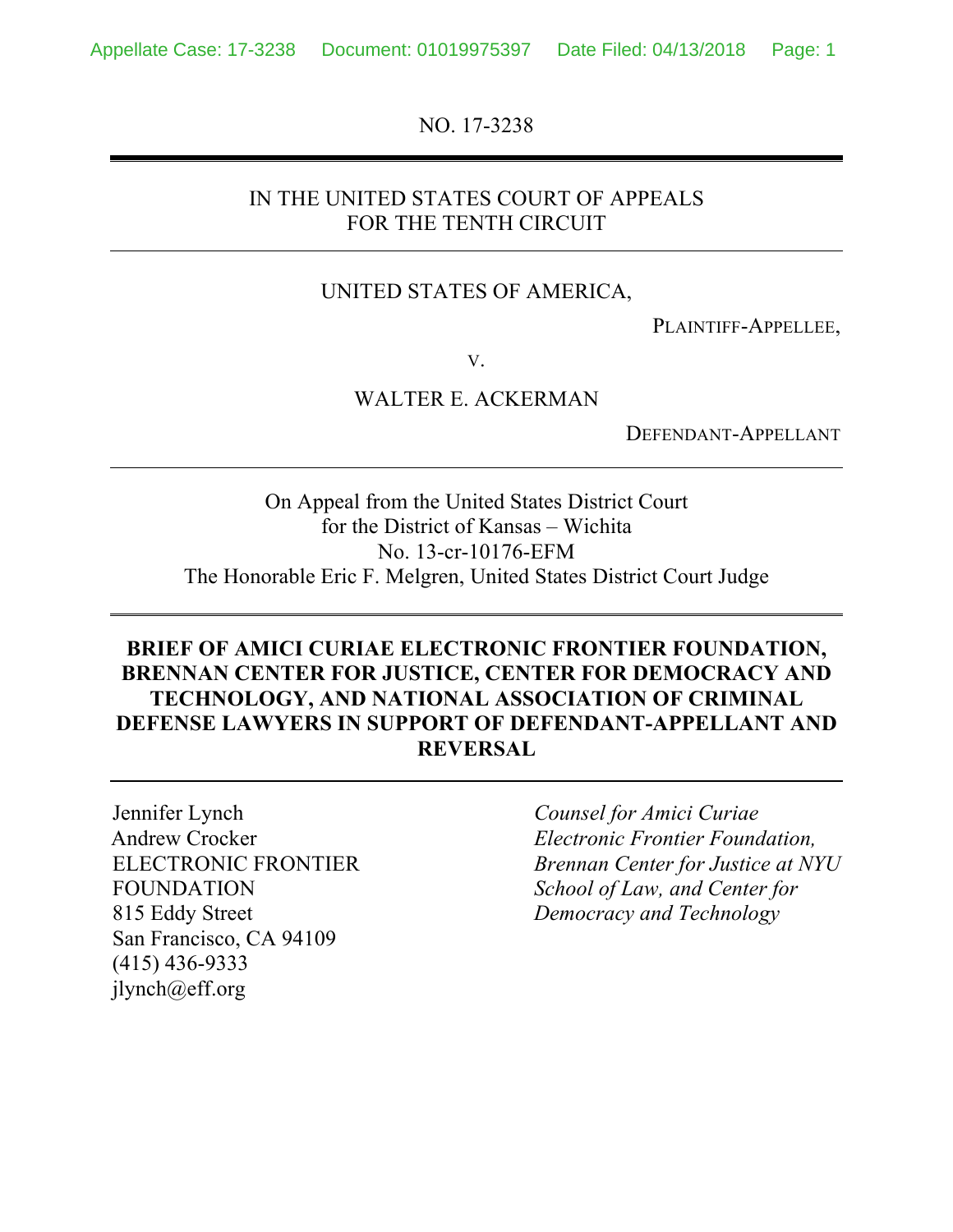Barbara E. Bergman Co-chair, NACDL Amicus Committee James E. Rogers College of Law The University of Arizona 1201 E. Speedway Drive Tucson, AZ 85721 (505) 301-7547 bbergman@email.arizona.edu

*Counsel for Amicus Curiae National Association of Criminal Defense Lawyers*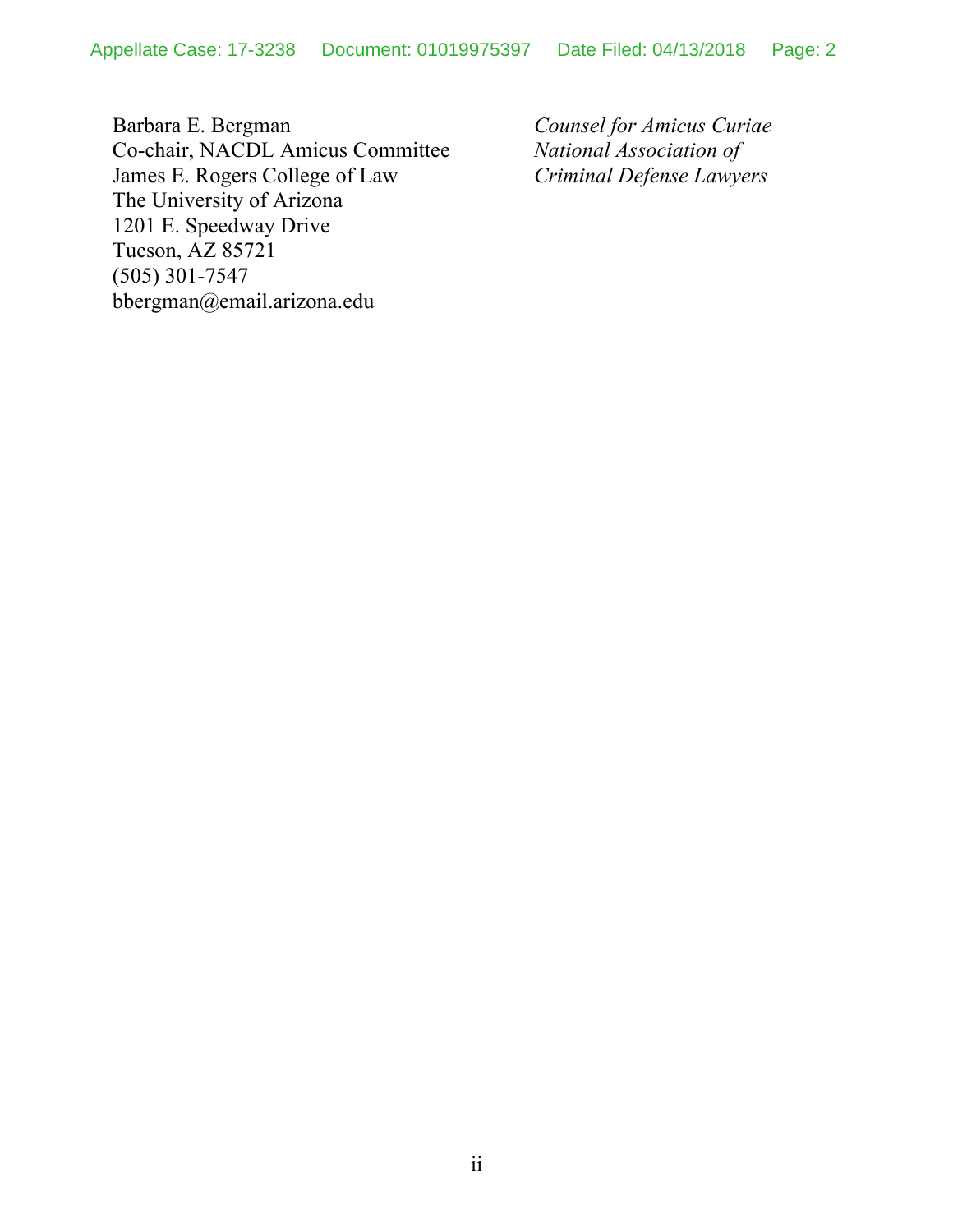## **CORPORATE DISCLOSURE STATEMENT**

Pursuant to Rules 26.1 and 29(a)(4)(A) of the Federal Rules of Appellate Procedure, amici curiae state that they do not have a parent corporation and that no publicly held corporation owns 10% or more of their stock.

Pursuant to Federal Rule of Appellate Procedure Rule 29(a)(4)(E), amici curiae certify that no person or entity, other than amici, their members, or their counsel, made a monetary contribution to the preparation or submission of this brief or authored this brief in whole or in part.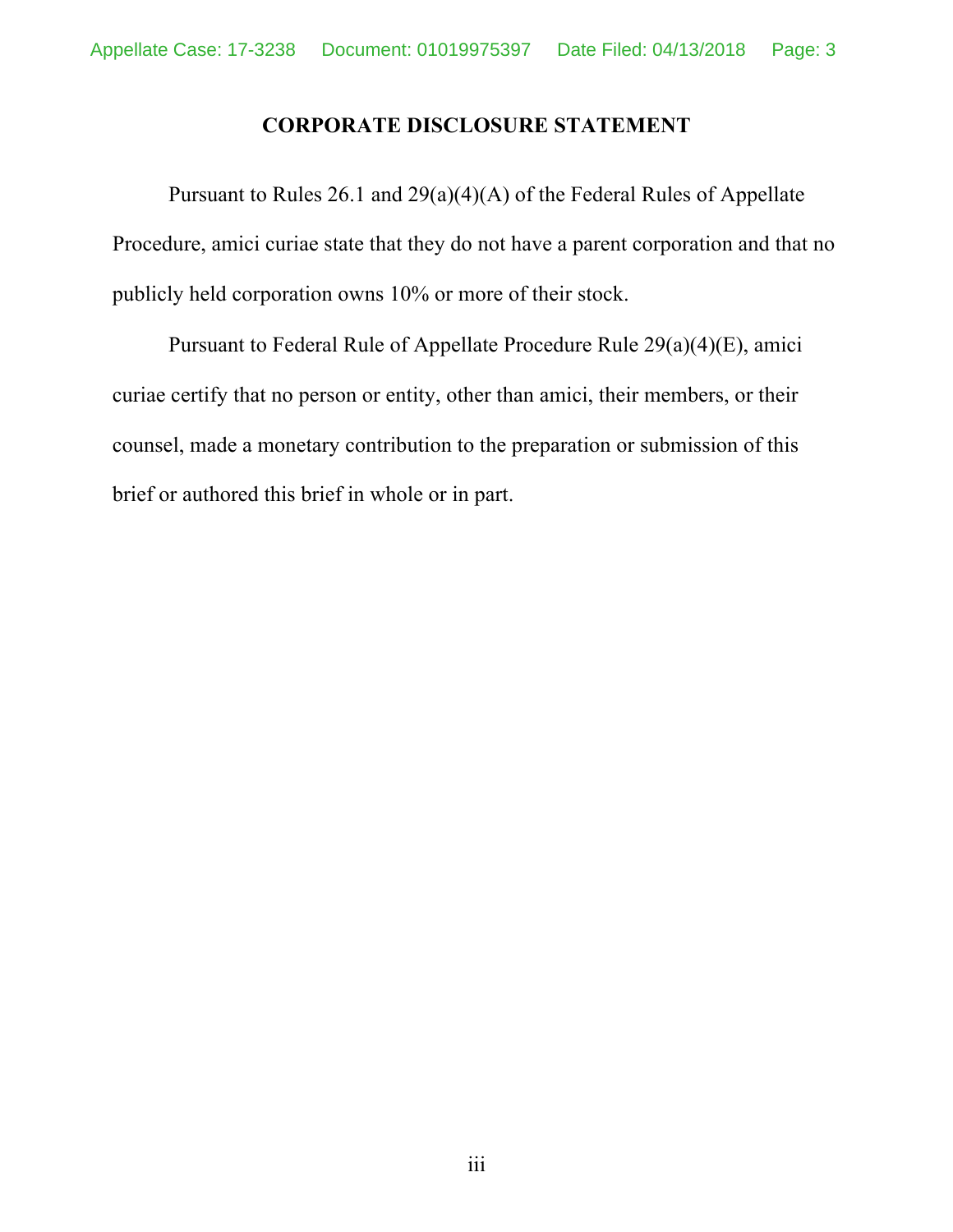# **TABLE OF CONTENTS**

| $\mathbf{I}$ . |                 | THE DISTRICT COURT'S OPINION UNDERMINES WIDELY<br>RECOGNIZED FOURTH AMENDMENT PROTECTIONS FOR                                                                                          |  |
|----------------|-----------------|----------------------------------------------------------------------------------------------------------------------------------------------------------------------------------------|--|
|                | A.              | The Expectation of Privacy in Email is Reasonable and Well                                                                                                                             |  |
|                | <b>B.</b>       | The Ability of a Third Party Service Provider to Access Emails<br>Does Not Defeat the User's Reasonable Expectation of                                                                 |  |
| $\Pi$ .        |                 | AN EMAIL PROVIDER'S TERMS OF SERVICE SHOULD NOT DEFEAT<br>A USER'S REASONABLE EXPECTATION OF PRIVACY IN                                                                                |  |
|                | A.              | The District Court's Holding that AOL's TOS Extinguished<br>Defendant's Reasonable Expectation of Privacy Is Inconsistent<br>with Established Fourth Amendment Protections for Email11 |  |
|                | <b>B.</b>       | Fourth Amendment Protection Should Not Depend on Private<br>Agreements Between Email Service Providers and Their                                                                       |  |
|                | $\mathcal{C}$ . | Finding that Contractual Terms Impact a User's Expectation of<br>Privacy Against the Government Would Lead to Absurd                                                                   |  |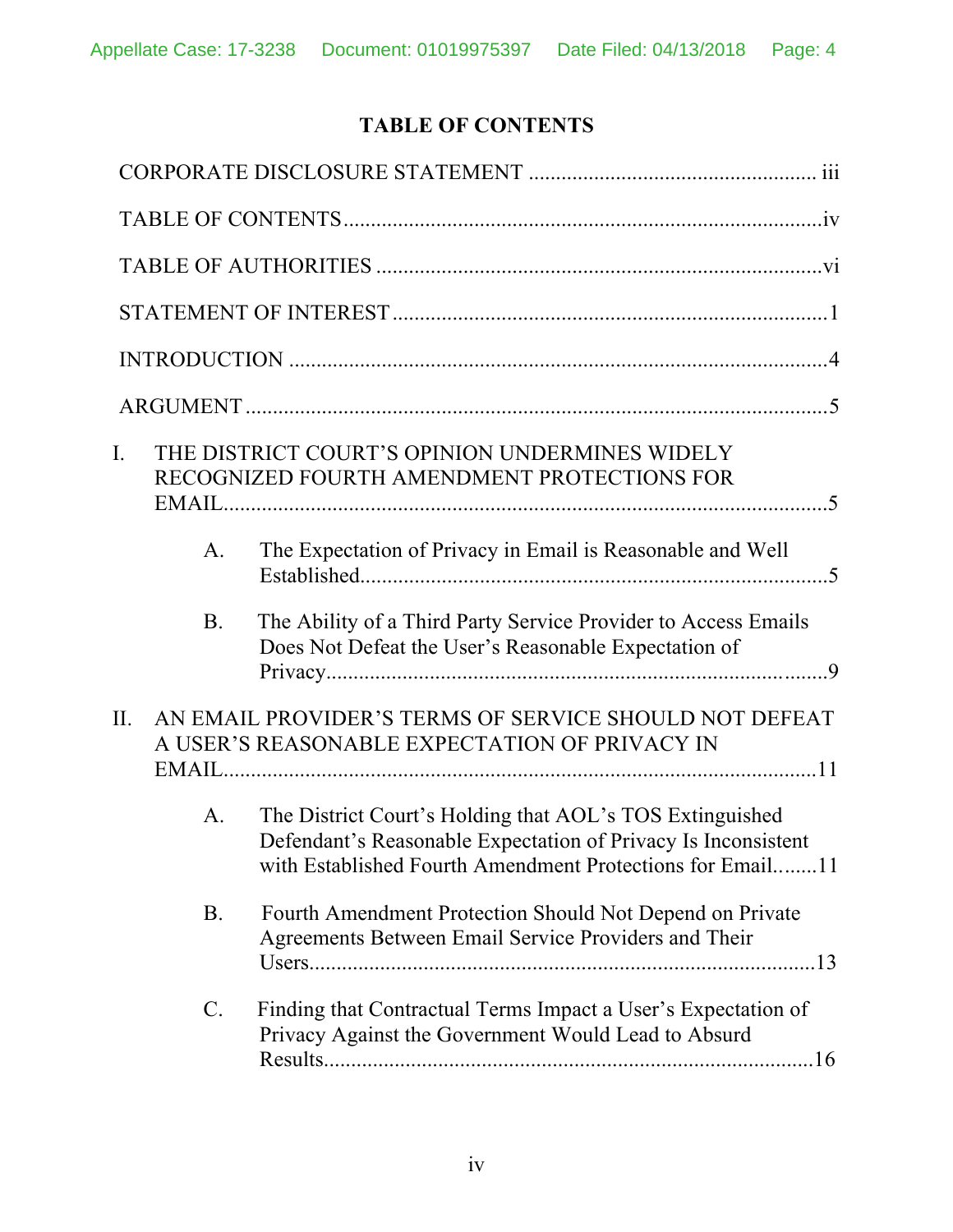| III. A REASONABLE EXPECTATION OF PRIVACY DOES NOT END JUST |  |
|------------------------------------------------------------|--|
|                                                            |  |
| IV. UPHOLDING THE DISTRICT COURT WOULD REINSTATE THE       |  |
| THIRD-PARTY DOCTRINE FOR EMAIL AND CREATE A SPLIT OF       |  |
|                                                            |  |
| CONCLUSION 25                                              |  |
|                                                            |  |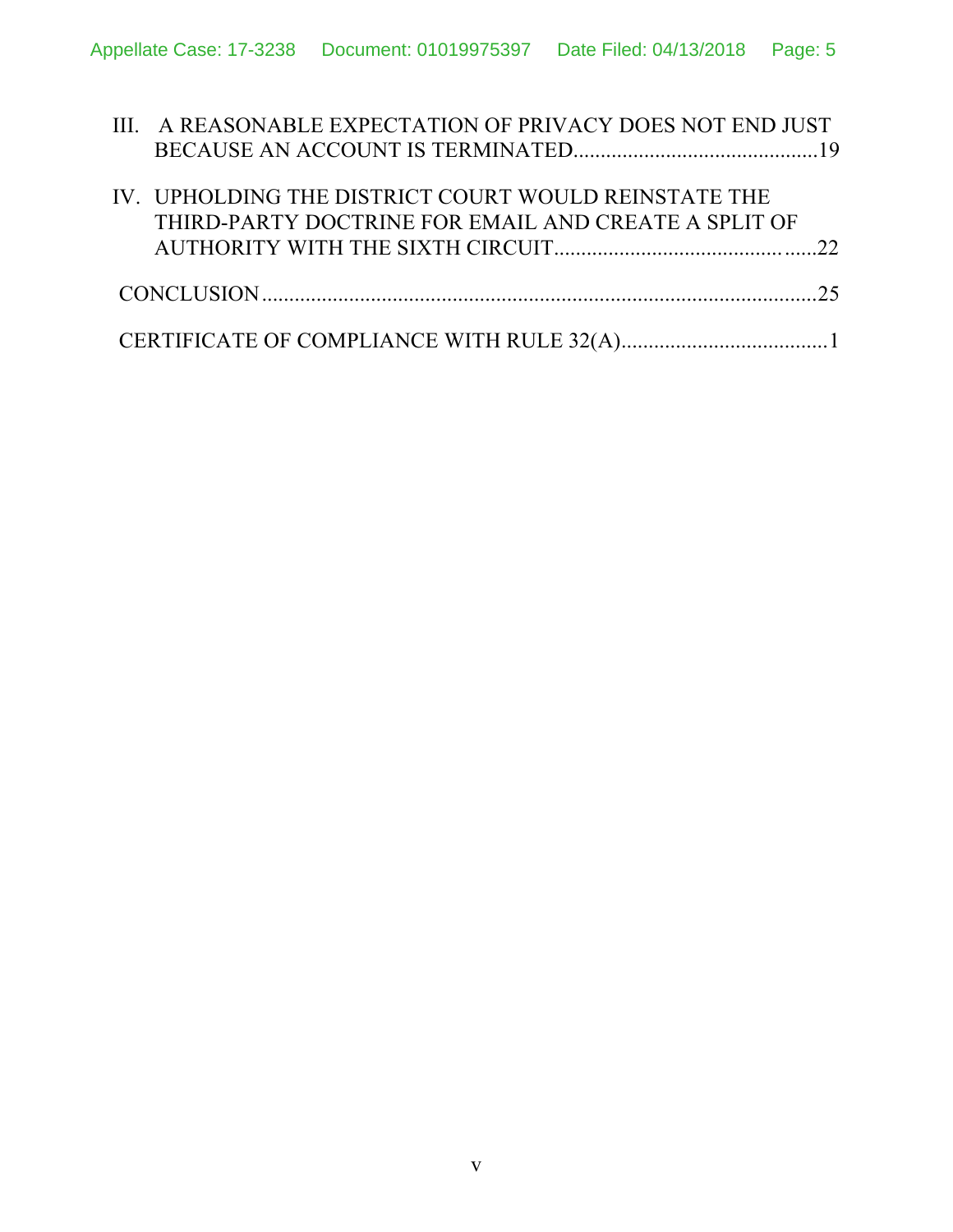# **TABLE OF AUTHORITIES**

# **Cases**

| Bubis v. United States,                                                                                                   |
|---------------------------------------------------------------------------------------------------------------------------|
| Chapman v. United States,                                                                                                 |
| City of Ontario v. Quon,                                                                                                  |
| In re Applications for Search Warrants for Info. Associated with Target Email<br><i>Address,</i>                          |
| In re Grand Jury Subpoena,                                                                                                |
| Katz v. United States,                                                                                                    |
| Matter of Search of Info. Associated with [redacted] $@$ mac.com that is Stored at<br>Premises Controlled by Apple, Inc., |
| Matter of Search of Info. Associated with [Redacted]@mac.com that is Stored at<br>Premises Controlled by Apple, Inc.,     |
| Rakas v. Illinois,                                                                                                        |
| Riley v. California,                                                                                                      |
| Smith v. Maryland,                                                                                                        |
| State v. Hinton,                                                                                                          |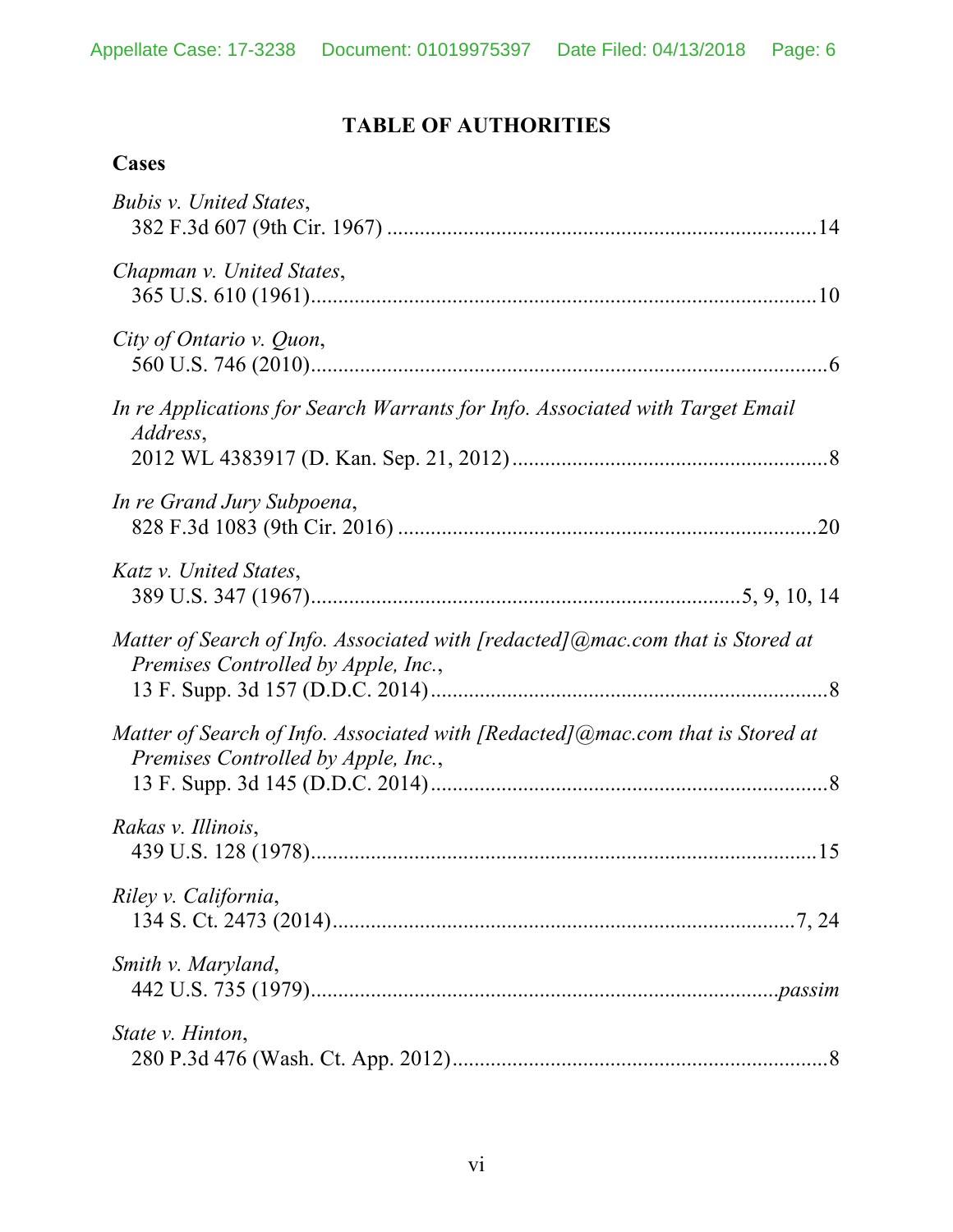| Stoner v. California,           |  |
|---------------------------------|--|
| United States v. Ackerman,      |  |
| United States v. Ackerman,      |  |
| United States v. Ali,           |  |
| United States v. Cooper,        |  |
| United States v. Cotterman,     |  |
| United States v. DiTomasso,     |  |
| United States v. Forrester,     |  |
| United States v. Henderson,     |  |
| United States v. Jacobsen,      |  |
| United States v. Lichtenberger, |  |
| United States v. Miller,        |  |
| United States v. Mohamud,       |  |
| United States v. Owens,         |  |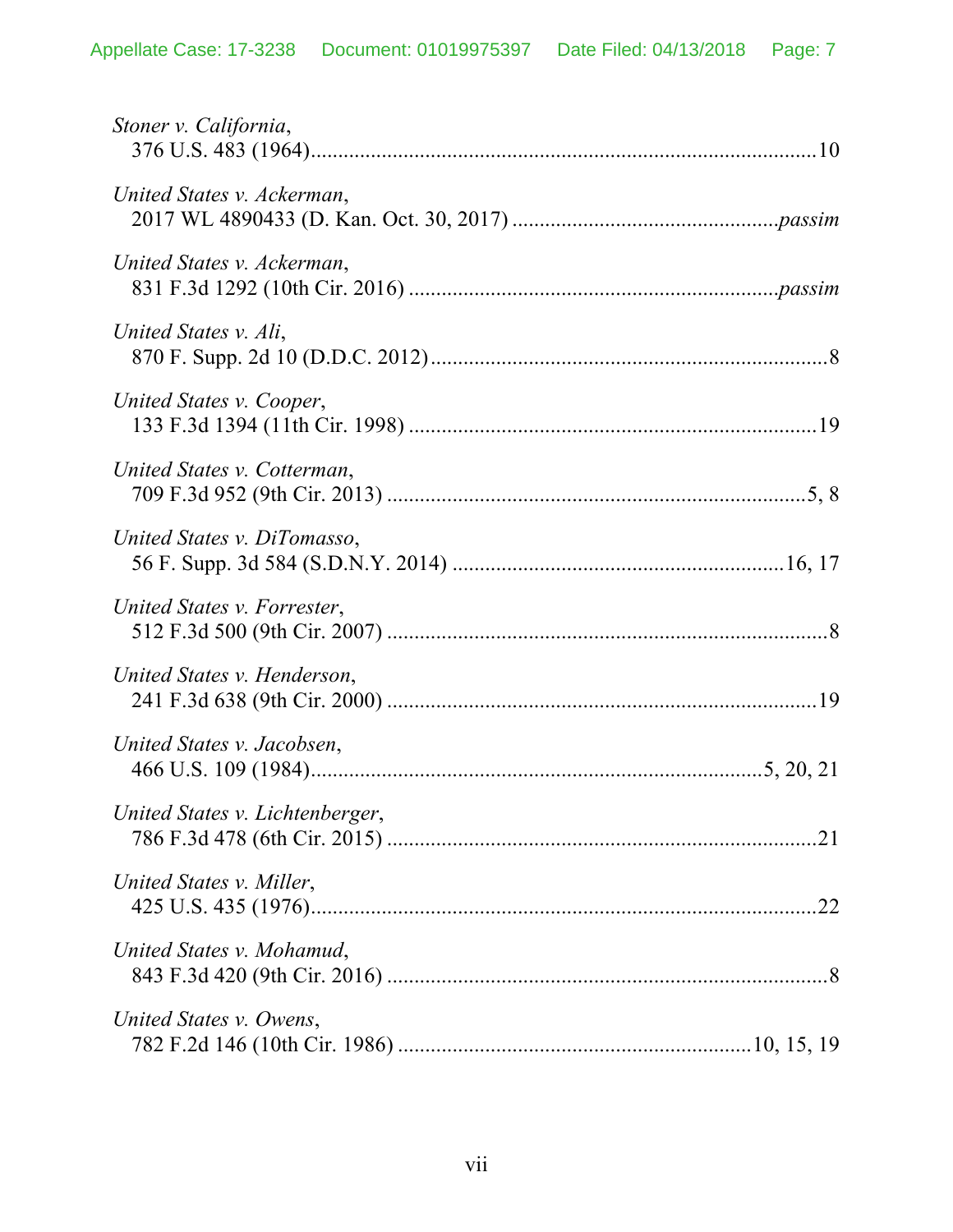| United States v. Stratton,                                                  |  |
|-----------------------------------------------------------------------------|--|
| United States v. Thomas,                                                    |  |
| United States v. Walton,                                                    |  |
| United States v. Warshak,                                                   |  |
| United States v. Wilson,                                                    |  |
| <i>Walter v. United States,</i>                                             |  |
| Warshak v. United States,                                                   |  |
| <b>Legislative Authorities</b>                                              |  |
|                                                                             |  |
| <b>Constitutional Provisions</b>                                            |  |
|                                                                             |  |
| <b>Other Authorities</b>                                                    |  |
| David Eitelbach, Yahoo Mail vs. Outlook.com vs. Gmail vs. AOL Mail,         |  |
|                                                                             |  |
|                                                                             |  |
|                                                                             |  |
|                                                                             |  |
| Orin S. Kerr, The Next Generation Communications Privacy Act, 162 U. Pa. L. |  |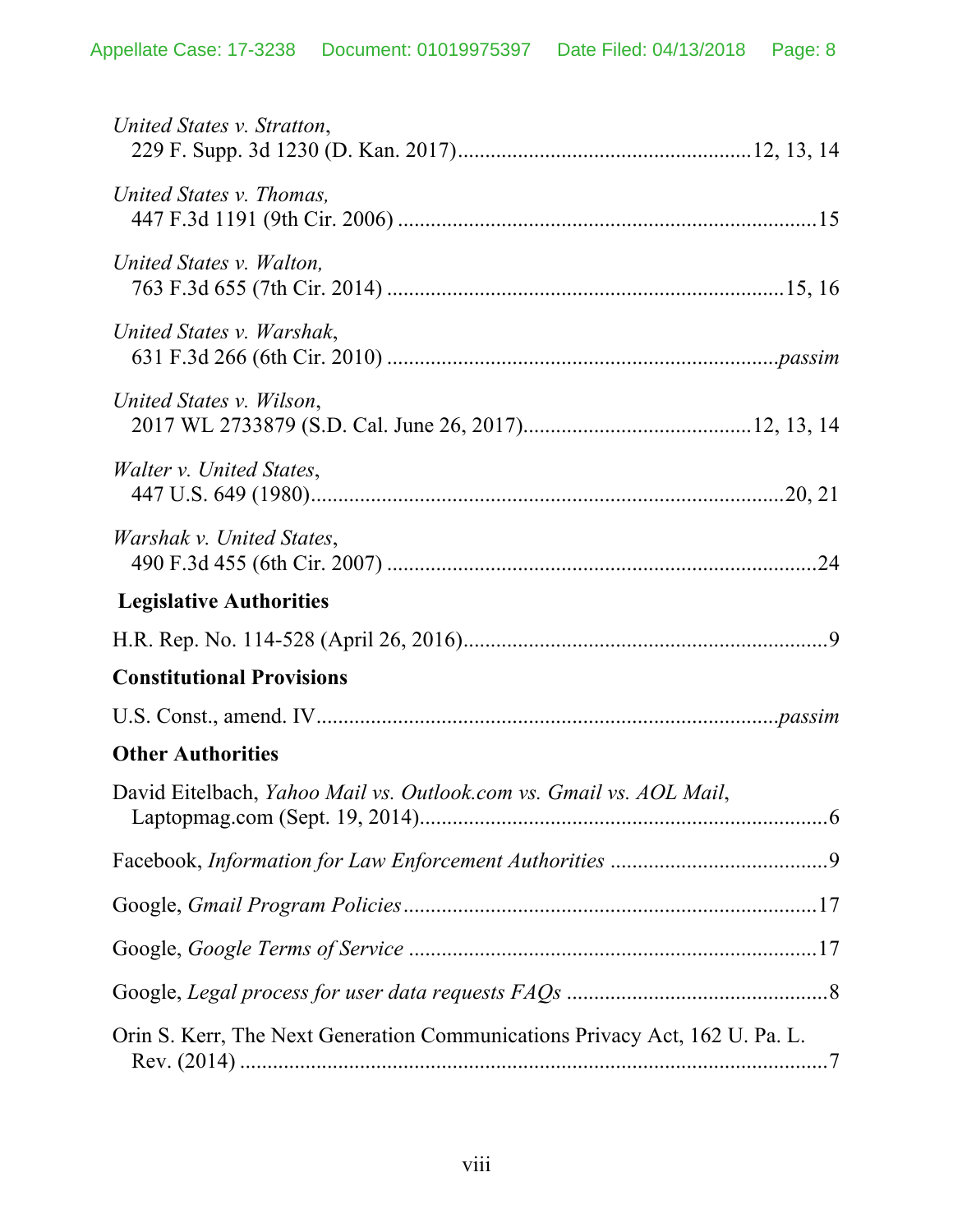| Joel Lee, Memory Sizes Explained – Gigabytes, Terabytes & Petabytes in |  |
|------------------------------------------------------------------------|--|
|                                                                        |  |
|                                                                        |  |
|                                                                        |  |
| Rainey Reitman, Who Has Your Back? Government Data Requests 2017, EFF  |  |
|                                                                        |  |
|                                                                        |  |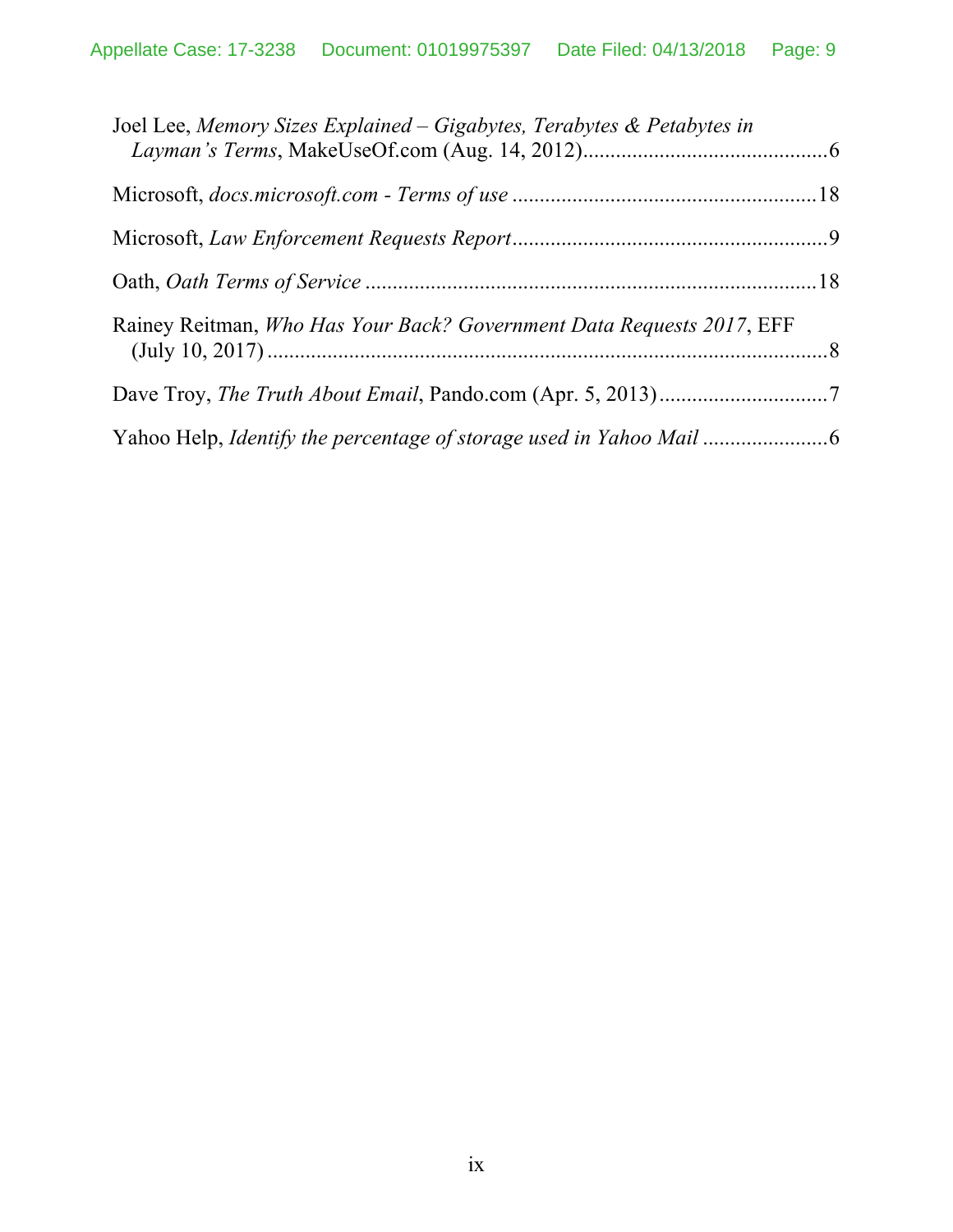# **STATEMENT OF INTEREST<sup>1</sup>**

Amicus curiae the Electronic Frontier Foundation ("EFF") is a membersupported, non-profit civil liberties organization that has worked to protect free speech and privacy rights in the online and digital world for nearly thirty years. With roughly 40,000 active donors, EFF represents technology users' interests in court cases and broader policy debates, and actively encourages and challenges the government and courts to support privacy and safeguard individual autonomy as emerging technologies become more prevalent in society. EFF regularly participates as amicus in the Supreme Court, this Court, and other courts in cases addressing the Fourth Amendment and its application to new technologies. *See, e.g.*, *Carpenter v. United States,* 137 S. Ct. 2211 (2017); *Riley v. California*, 134 S. Ct. 2473 (2014); *City of Ontario v. Quon*, 560 U.S. 746 (2010); *United States v. Workman*, 863 F.3d 1313 (10th Cir. 2017); *United States v. Warshak*, 631 F.3d 266 (6th Cir. 2010). EFF is especially interested in the outcome of this case, given its past participation in cases like *Warshak* and its extensive work to ensure Fourth Amendment protection for electronic communications.

Amicus curiae the Brennan Center for Justice at NYU School of Law is a non-partisan public policy and law institute focused on fundamental issues of

<sup>&</sup>lt;sup>1</sup> Pursuant to Federal Rule of Appellate Procedure Rule  $29(a)(2)$ , amici represent that all parties have consented to the filing of this brief. This brief does not purport to represent the position of NYU School of Law.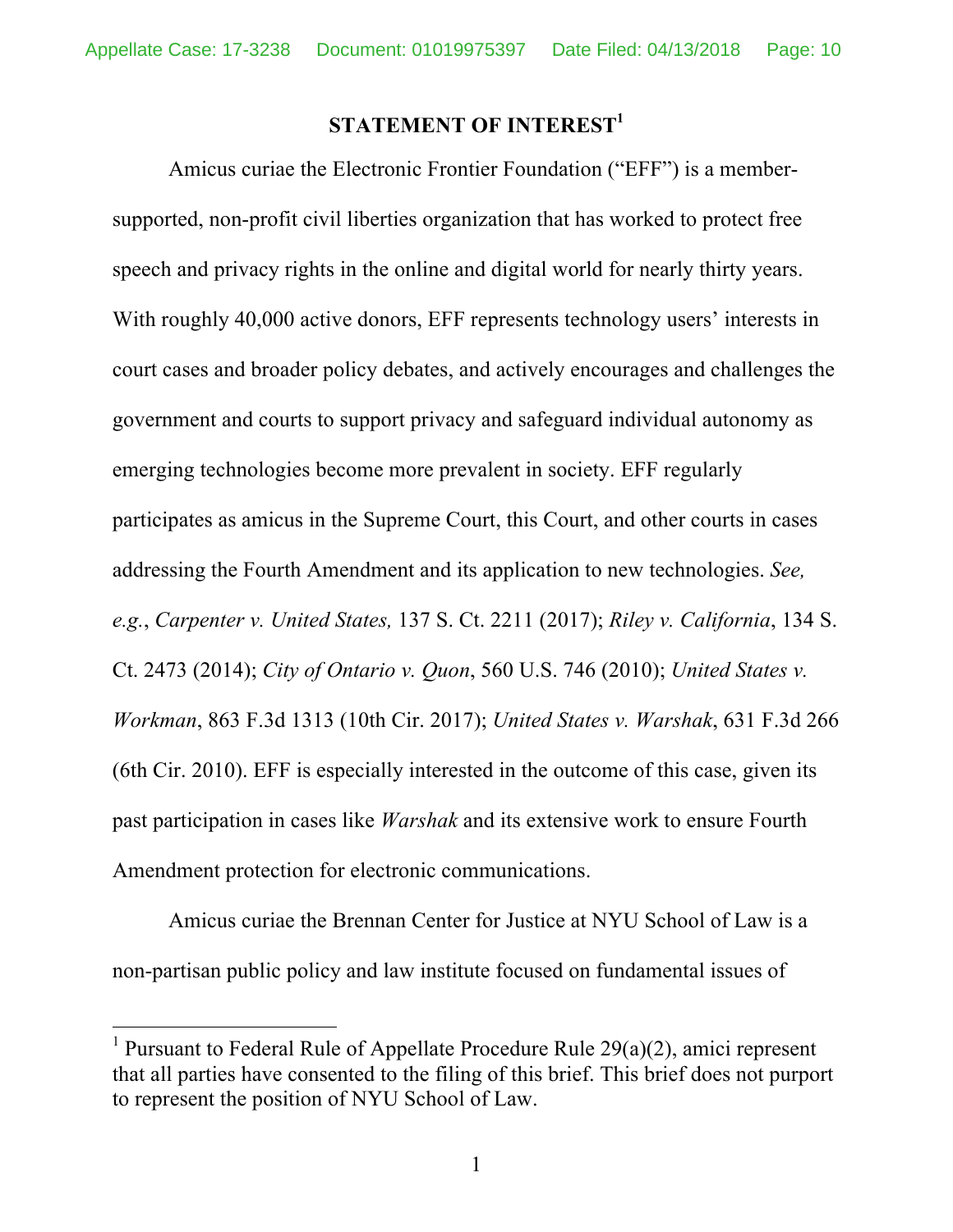democracy and justice. The Center's Liberty and National Security (LNS) Program uses innovative policy recommendations, litigation, and public advocacy to advance effective national security policies that respect the rule of law and constitutional values. The LNS Program is particularly concerned with domestic surveillance and related law enforcement policies, including the dragnet collection of Americans' communications and personal data, and the concomitant effects on First and Fourth Amendment freedoms.

Amicus curiae the Center for Democracy & Technology (CDT) is a nonprofit, public interest organization focused on privacy and other civil liberties issues affecting the Internet, other communications networks, and associated technologies. CDT represents the public's interest in an open Internet and promotes the constitutional and democratic values of free expression, privacy, and individual liberty. CDT has participated as amicus curiae in cases before the Supreme Court involving the application of the Fourth Amendment to new technologies, including *Carpenter v. United States*, 137 S. Ct. 2211 (2017); *Riley v. Californi*a, 134 S. Ct. 2473 (2014); *United States v. Jones*, 565 U.S. 400 (2012); and *City of Ontario v. Quon*, 560 U.S. 746 (2010).

Amicus curiae the National Association of Criminal Defense Lawyers (NACDL) is a nonprofit voluntary professional bar association that works on behalf of criminal defense attorneys to ensure justice and due process for those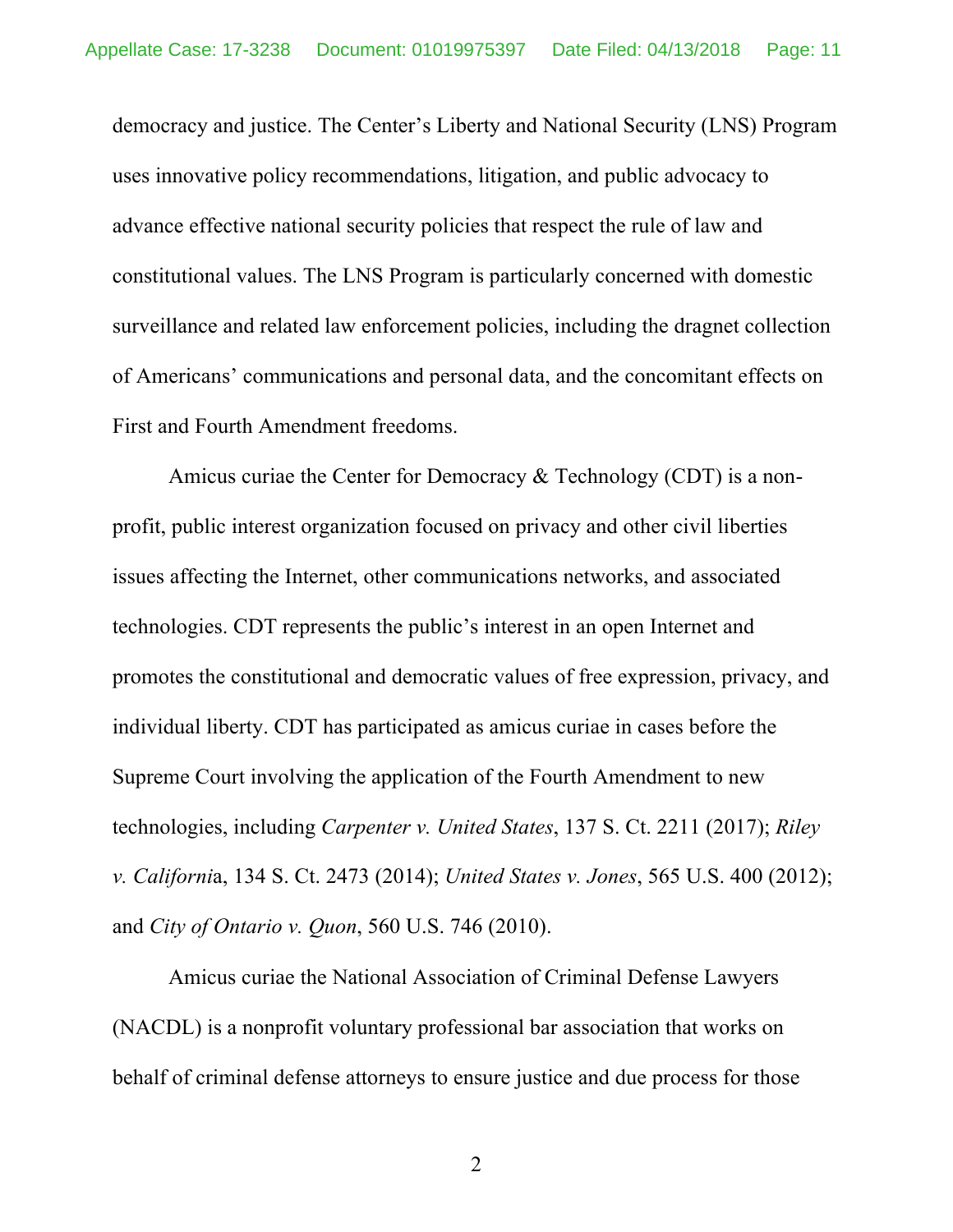accused of crime or misconduct. NACDL was founded in 1958. It has a nationwide membership of many thousands of direct members, and up to 40,000 with affiliates. NACDL's members include private criminal defense lawyers, public defenders, military defense counsel, law professors, and judges. NACDL is the only nationwide professional bar association for public defenders and private criminal defense lawyers. NACDL is dedicated to advancing the proper, efficient, and just administration of justice. NACDL files numerous amicus briefs each year in the U.S. Supreme Court and other federal and state courts, seeking to provide amicus assistance in cases that present issues of broad importance to criminal defendants, criminal defense lawyers, and the criminal justice system as a whole. This case presents issues of great importance to NACDL, including the Fourth Amendment rights safeguarding individuals' reasonable expectations of privacy in their emails held in accounts operated by third party providers.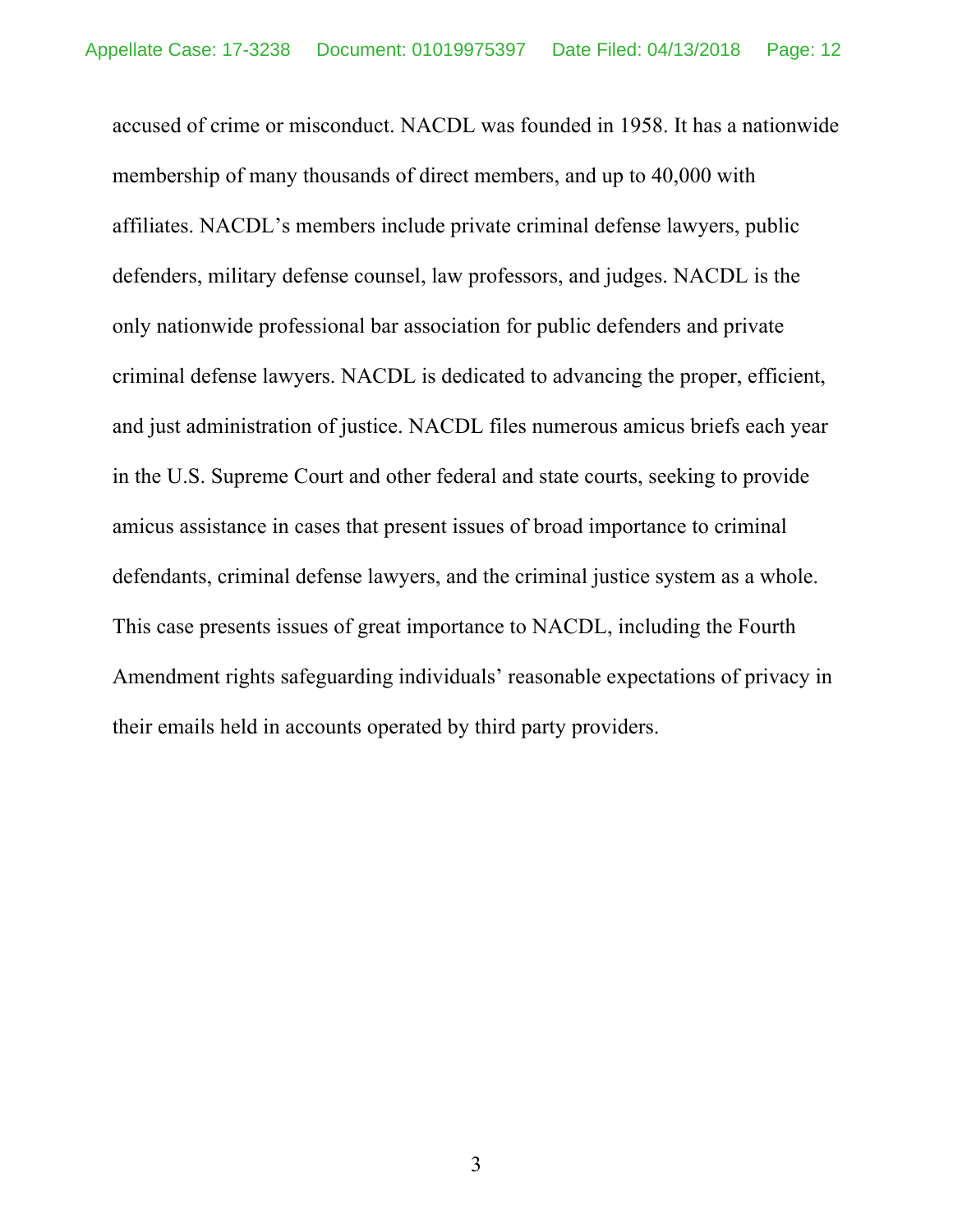#### **INTRODUCTION**

The Fourth Amendment protects the contents of email because email "is the technological scion of tangible mail, and it plays an indispensable part in the Information Age." *United States v. Warshak*, 631 F.3d 266, 286 (6th Cir. 2010). Following *Warshak*, courts have routinely held that individuals have a reasonable expectation of privacy in their email held in accounts operated by third party providers, even when those providers can access emails pursuant to contractual terms of service. Yet the district court below held that when an email service provider terminates a user's account pursuant to its terms of service, it extinguishes the user's expectation of privacy. This holding is inconsistent with well-recognized Fourth Amendment case law, and it threatens to undermine fundamental privacy protections in the communication mediums used by nearly all Americans.

The district court's holding, if upheld, could have broad impact. Although this case involves child pornography, the lower court's holding is in no way limited to child pornography cases or even to those involving serious crimes. Instead, under the court's rationale, Fourth Amendment protections rise and fall depending on form contracts written by private parties and the unilateral actions taken pursuant to those contracts. Neither can the district court's holding be cabined to a single email as the court suggested. Instead, under the court's rationale, a service provider's unilateral actions could vitiate any email user's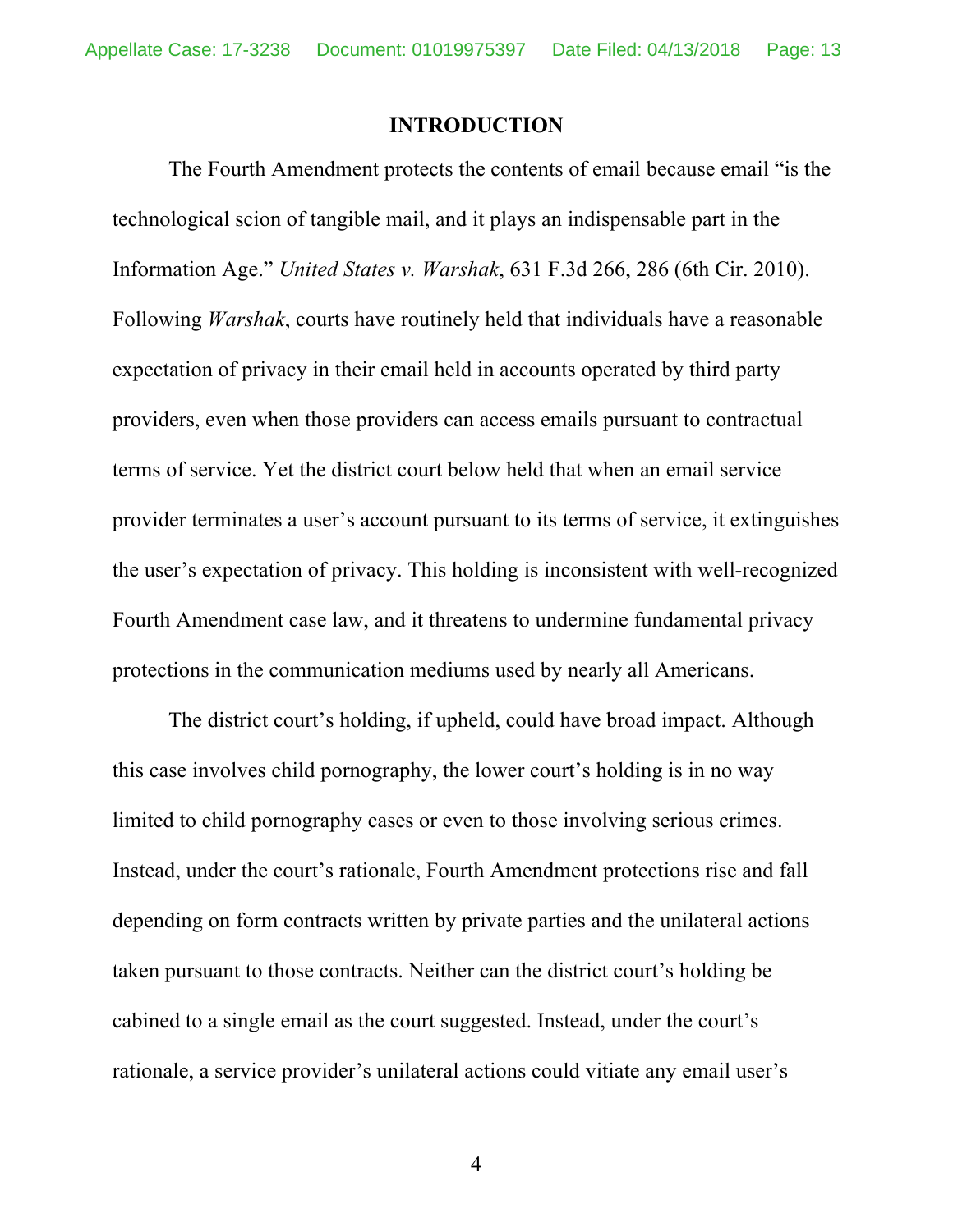reasonable expectation of privacy in their entire account—likely comprising

thousands of emails describing sensitive and intimate details of that user's life.

This Court should not allow such a sweeping invalidation of constitutional rights to stand.

#### **ARGUMENT**

# **I. THE DISTRICT COURT'S OPINION UNDERMINES WIDELY RECOGNIZED FOURTH AMENDMENT PROTECTIONS FOR EMAIL.**

## **A. The Expectation of Privacy in Email is Reasonable and Well Established.**

Individuals have a reasonable expectation of privacy in their communications, including in email hosted by third-party providers. *Warshak*, 631 F.3d at 285-86. Like letters and phone calls, email "implicates the Fourth Amendment's specific guarantee of the people's right to be secure in their 'papers[.]'" *United States v. Cotterman*, 709 F.3d 952, 964 (9th Cir. 2013) (en banc) (citing U.S. Const. amend. IV); *Katz v. United States*, 389 U.S. 347, 352 (1967); *United States v. Jacobsen*, 466 U.S. 109, 114 (1984) ("Letters and other sealed packages are in the general class of effects in which the public at large has a legitimate expectation of privacy[.]").

For many if not most people, email and other electronic communications have in recent years far surpassed or even entirely replaced letters and phone calls as a means of communication. Whereas in the past people would have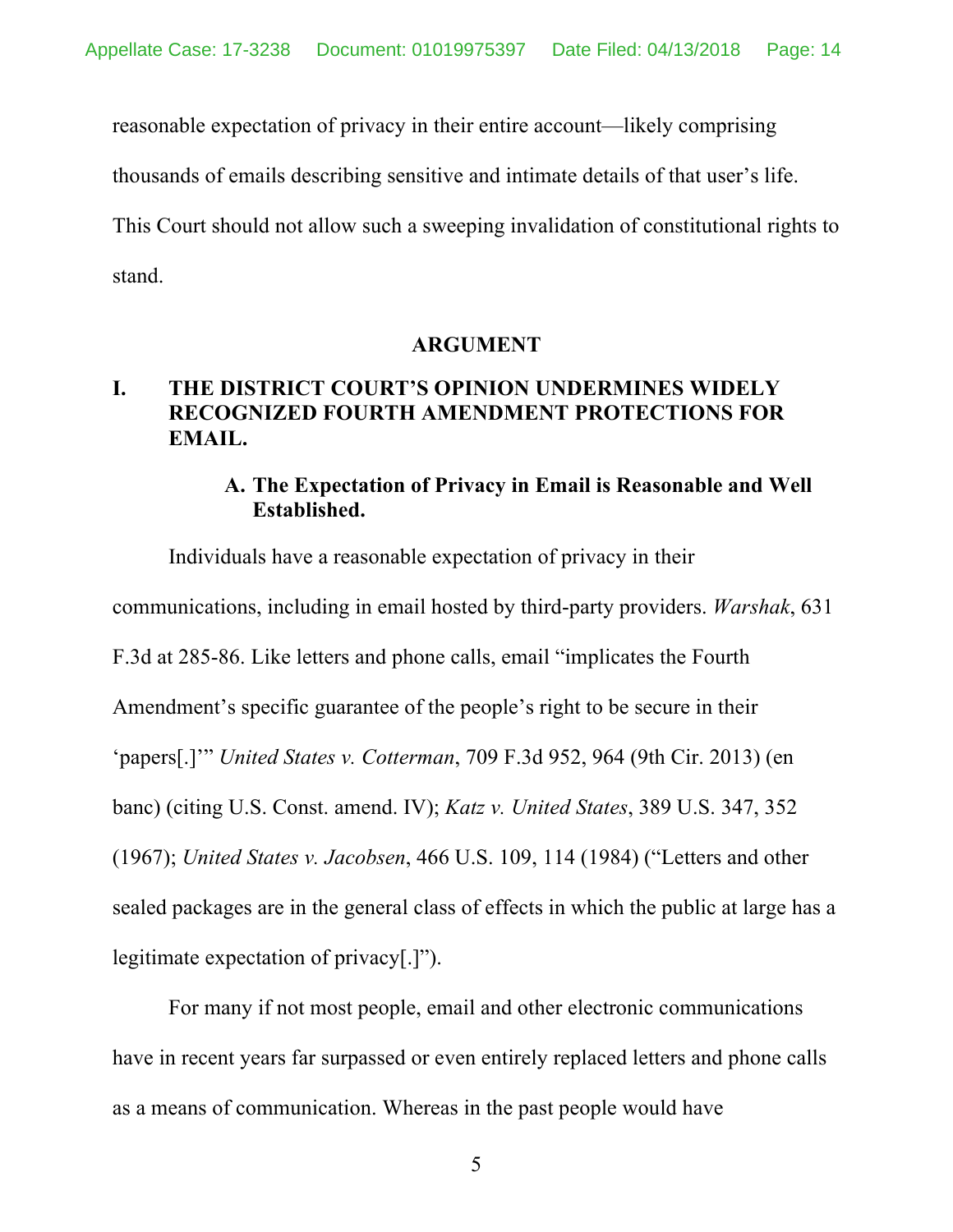communicated personal and private information via letter or over the phone, today we use electronic communications to "send sensitive and intimate information, instantaneously, to friends, family, and colleagues half a world away. Lovers exchange sweet nothings, and businessmen swap ambitious plans, all with the click of a mouse button." *Warshak*, 631 F.3d at 284. Email and other electronic communications have become so pervasive that many would "consider them to be essential means or necessary instruments for self-expression, even selfidentification." *City of Ontario v. Quon*, 560 U.S. 746, 760 (2010).

Because people now conduct much, if not all, of their personal and professional correspondence electronically, obtaining access to a person's email account allows the government to examine not just a single letter, but years or decades worth of communications. Service providers offer many gigabytes of storage for free, $\frac{2}{3}$  so people have little incentive to delete email. One study found that, on average, people have around 8,000 emails stored with their service provider, and about 20 percent of users have more than 21,000 emails stored in

 $2^2$  For example, Google offers its email users 15 gigabytes of storage—the equivalent of about 150 yards of books on a shelf. Google Drive, https://www.google.com/drive/; Joel Lee, *Memory Sizes Explained – Gigabytes, Terabytes & Petabytes in Layman's Terms*, MakeUseOf.com (Aug. 14, 2012), https://www.makeuseof.com/tag/memory-sizes-gigabytes-terabytes-petabytes/. Yahoo offers one terabyte of storage, and AOL has offered unlimited storage. Yahoo Help, *Identify the percentage of storage used in Yahoo Mail*, https://help.yahoo.com/kb/SLN22068.html; David Eitelbach, *Yahoo Mail vs. Outlook.com vs. Gmail vs. AOL Mail*, Laptopmag.com (Sept. 19, 2014), https://www.laptopmag.com/articles/best-free-email-service.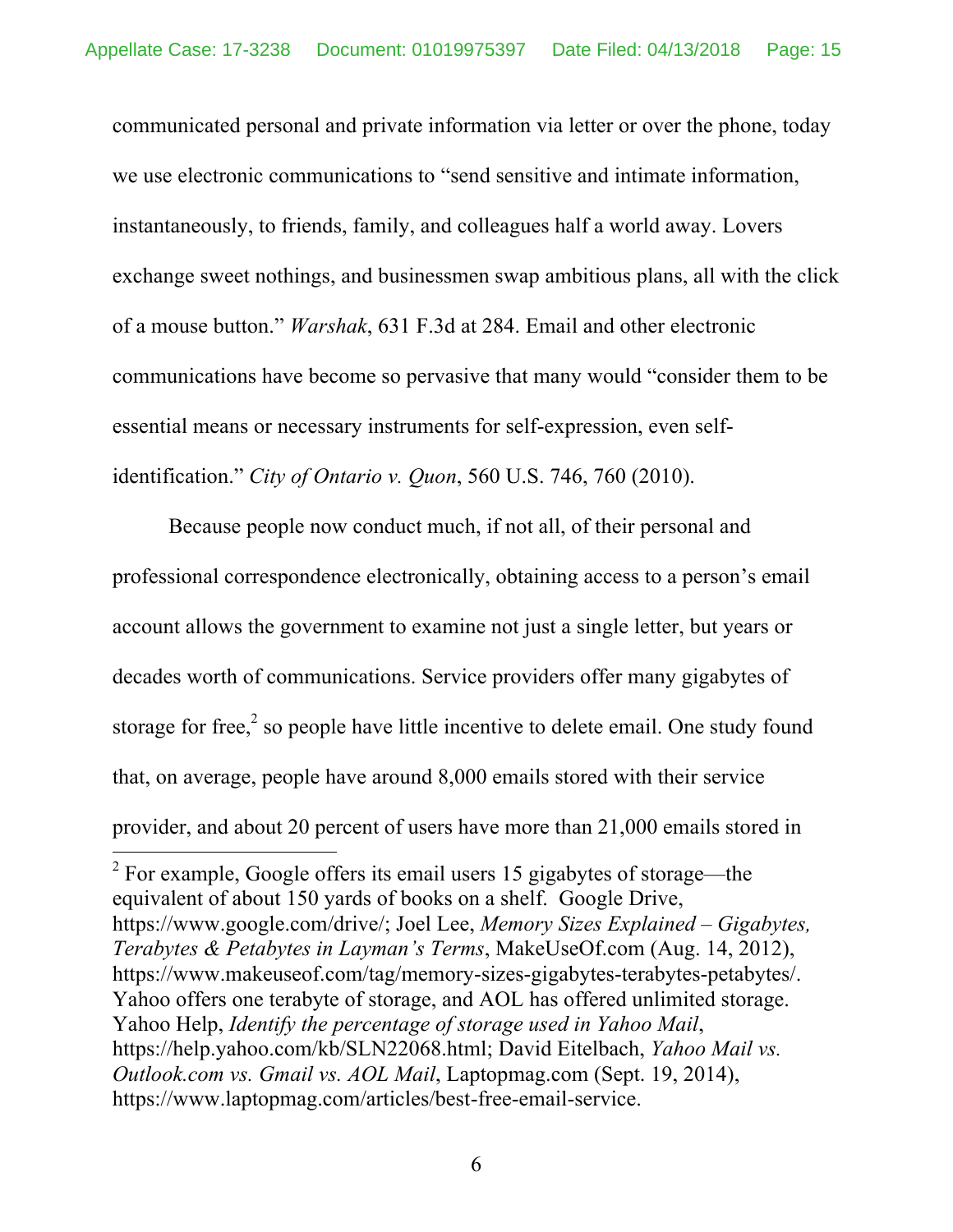their inbox.<sup>3</sup> Like the modern cellphone, email accounts today can contain "a digital record of nearly every aspect of [people's] lives—from the mundane to the intimate." *Riley v. California*, 134 S. Ct. 2473, 2490 (2014). As this Court recognized in its previous opinion, email is "a form of communication capable of storing all sorts of private and personal details, from correspondence to images, video or audio files, and so much more." *United States v. Ackerman*, 831 F.3d 1292, 1304 (10th Cir. 2016). "Account," the Sixth Circuit noted in *Warshak*, is a particularly "apt word for the conglomeration of stored messages that comprises an email account, as it provides an *account* of its owner's life." 631 F.3d at 284 (emphasis added).

For all these reasons, email users have a reasonable expectation of privacy in their emails. *Id.* at  $288<sup>4</sup>$  As such, the government must get a warrant to access them. *Id.* Since *Warshak* was decided, its holding has been adopted by every court to have squarely decided the question of whether the Fourth Amendment protects the contents of email held by an ISP.<sup>5</sup> Other courts have also recognized electronic

 <sup>3</sup> Dave Troy, *The Truth About Email*, Pando.com (Apr. 5, 2013), https://pando.com/2013/04/05/the-truth-about-email-whats-a-normal-inbox.

<sup>&</sup>lt;sup>4</sup> Indeed, in this case, the government has conceded the defendant had a reasonable expectation of privacy in his email before AOL terminated his account. *United States v. Ackerman,* No. 13–10176–01–EFM, 2017 WL 4890433, at \*3 (D. Kan. Oct. 30, 2017).

<sup>5</sup> *See* Orin S. Kerr, The Next Generation Communications Privacy Act, 162 U. Pa. L. Rev. 373, 400 (2014); *see also, e.g., In re Applications for Search Warrants for*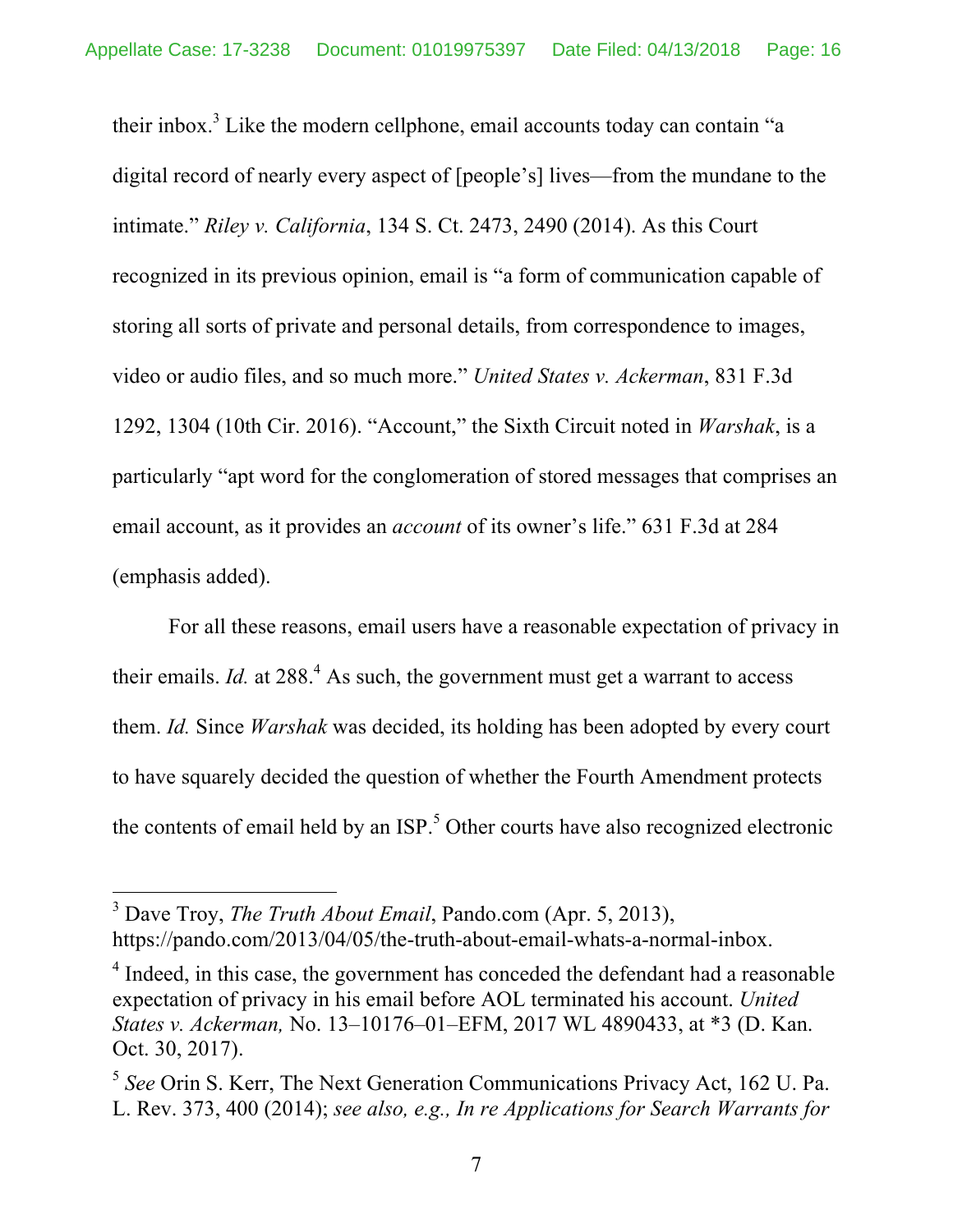communications are no different from traditional mail, and the Fourth Amendment protects the two equally. *See*, *e.g.*, *United States v. Forrester*, 512 F.3d 500, 511 (9th Cir. 2007) (noting government surveillance of email is "conceptually indistinguishable from government surveillance of physical mail"); *Cotterman*, 709 F.3d at 964; *United States v. Mohamud*, 843 F.3d 420, 442 (9th Cir. 2016). It is also followed by all of the major electronic communications service providers, who require a warrant before turning over the contents of their users' communications to the government. <sup>6</sup> And it has been followed by the government,

*Info. Associated with Target Email Address,* Nos. 12–MJ–8119–DJW, 12–MJ– 8191–DJW, 2012 WL 4383917, at \*5 (D. Kan. Sep. 21, 2012) ("The Court finds the rationale set forth in *Warshak* persuasive and therefore holds that an individual has a reasonable expectation of privacy in emails or faxes stored with, sent to, or received through an electronic communications service provider."); *United States v. Ali*, 870 F. Supp. 2d 10, 39 n.39 (D.D.C. 2012) (recognizing a reasonable expectation of privacy in the content of emails). *See also Matter of Search of Info. Associated with [Redacted]@mac.com that is Stored at Premises Controlled by Apple, Inc.*, 13 F. Supp. 3d 145, 150 (D.D.C. 2014), *vacated sub nom*; *Matter of Search of Info. Associated with [redacted]@mac.com that is Stored at Premises Controlled by Apple, Inc.*, 13 F. Supp. 3d 157 (D.D.C. 2014) (acknowledging *Warshak* and also holding emails turned over the government are "seized" for Fourth Amendment purposes); *State v. Hinton*, 280 P.3d 476, 483 (Wash. Ct. App. 2012) ("While *Warshak* does not aid Hinton, its comparison of e-mails with traditional forms of communication is helpful and we adopt it to hold that text messages deserve privacy protection similar to that provided for letters.").

<u>.</u>

 $6$  As of 2017, all major technology companies that store user content such as email in the United States require a warrant for law enforcement to access that content. *See* Rainey Reitman, *Who Has Your Back? Government Data Requests 2017*, EFF (July 10, 2017) https://www.eff.org/who-has-your-back-2017#best-practices (survey of twenty-six technology companies and their policies on government access to user data); *see also, e.g.*, Google, *Legal process for user data requests FAQs*, https://support.google.com/transparencyreport/answer/7381738?hl=en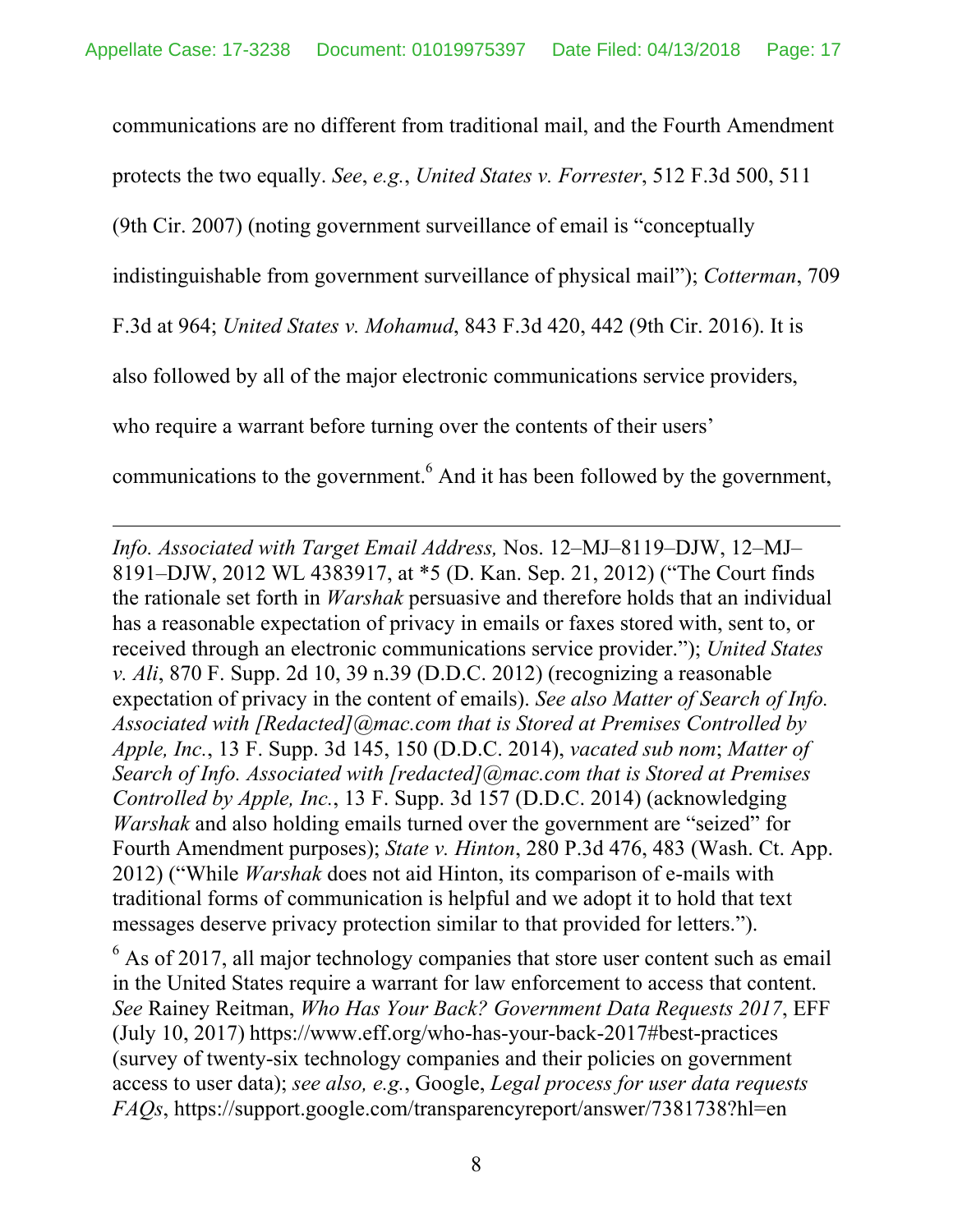which, as in this case, has both conceded the reasonableness of defendants' expectations of privacy in their email and has regularly sought warrants to access it and other forms of electronic communications.<sup>7</sup>

## **B. The Ability of a Third Party Service Provider to Access Emails Does Not Defeat the User's Reasonable Expectation of Privacy.**

Individuals enjoy an expectation of privacy in email despite the fact that third parties facilitate the sending and receiving of messages. That is because merely entrusting communications to an intermediary does not defeat the reasonable expectation that the contents of the communications will remain private. *Smith v. Maryland*, 442 U.S. 735, 741 (1979) (distinguishing constitutional protection for contents of conversation from numbers dialed). This has always been true for physical mail, even though at any point a mail carrier could open a letter and examine its contents. *Warshak*, 631 F.3d at 285. Likewise, since the Supreme Court's ruling in *Katz* in 1967, it has been "abundantly clear that telephone conversations . . . are fully protected by the Fourth and Fourteenth

Facebook, *Information for Law Enforcement Authorities*,

1

https://www.facebook.com/safety/groups/law/guidelines/ (warrant required for "stored contents of any account, which may include messages, photos, videos, timeline posts, and location information").

<sup>7</sup> See H.R. Rep. No. 114-528, at 9 (April 26, 2016) (noting, "[s]oon after the [*Warshak*] decision, the Department of Justice began using warrants for email in all criminal cases. That practice became Department policy in 2013").

<sup>(</sup>warrant required for contents of Gmail); Microsoft, *Law Enforcement Requests Report*, https://www.microsoft.com/en-us/about/corporate-responsibility/lerr (warrant required for content of customer accounts);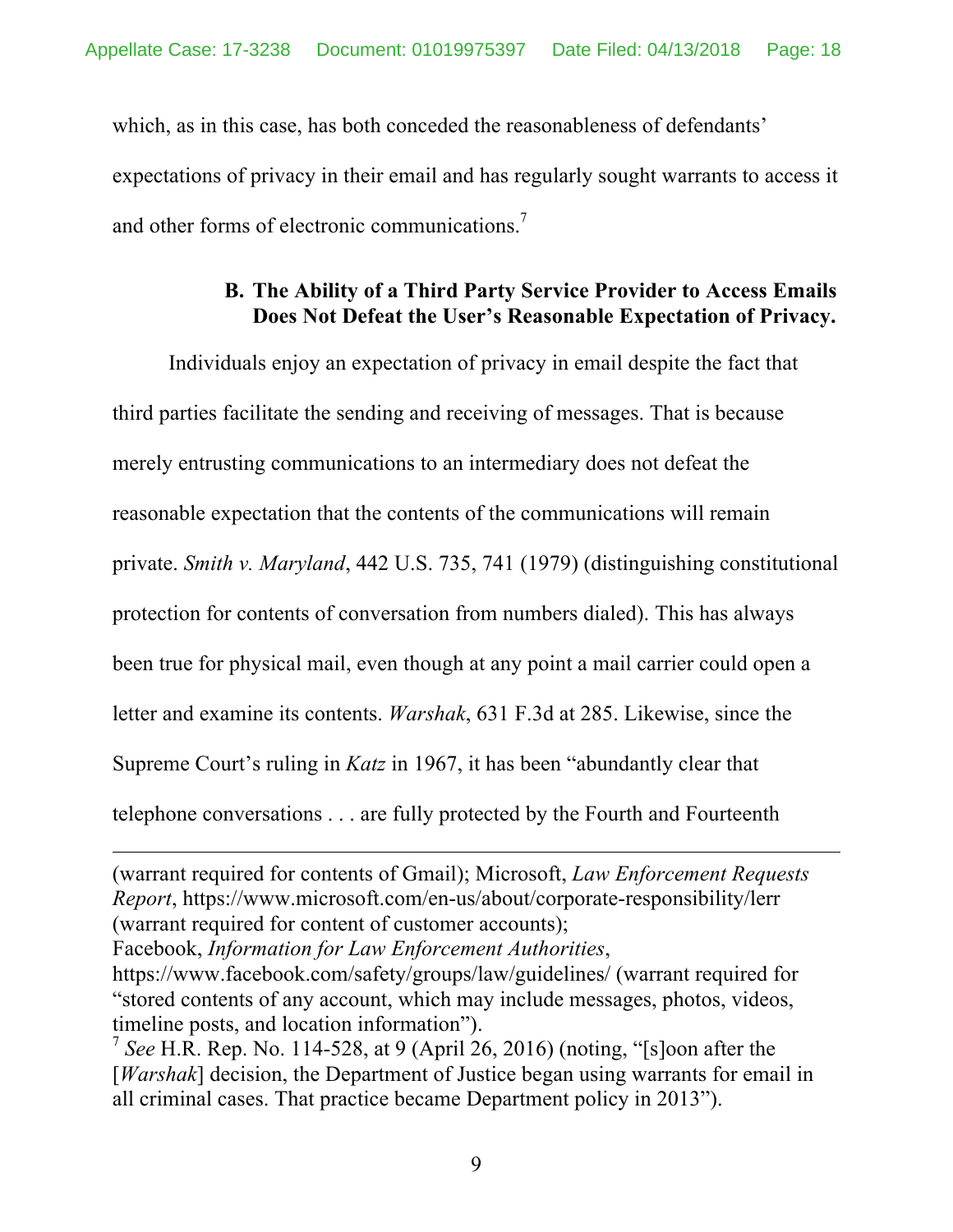Amendments"—even though telephone companies have the capacity to monitor, listen in on, and record calls. *See Smith*, 442 U.S. at 746-47 (Stewart, J., dissenting) (citing *Katz*, 389 U.S. at 352). As *Warshak* recognized, third-party Internet service providers are the "functional equivalent" of post offices or phone companies; they make "email communication possible. Emails must pass through an ISP's servers to reach their intended recipient." 631 F.3d at 286. Therefore, as with letters and phone calls, the ability of a third-party service provider to access individuals' emails does not diminish the reasonableness of users' trust in the privacy of their emails. *Id.* at 286-87.

As the *Warshak* court noted, this finds further support "in the application of Fourth Amendment doctrine to rented space." *Id*. at 287. Tenants and hotel guests enjoy Fourth Amendment protection for their possessions stored in rented spaces, and a landlord or hotel employee's ability to enter the space does not diminish the renter's legitimate expectation of privacy. *See Stoner v. California*, 376 U.S. 483, 490 (1964); *Chapman v. United States*, 365 U.S. 610 (1961); *United States v. Owens*, 782 F.2d 146, 149 (10th Cir. 1986).

Given the cases above, Ackerman had a reasonable expectation of privacy in the contents of his emails stored with AOL, despite AOL's ability to access them.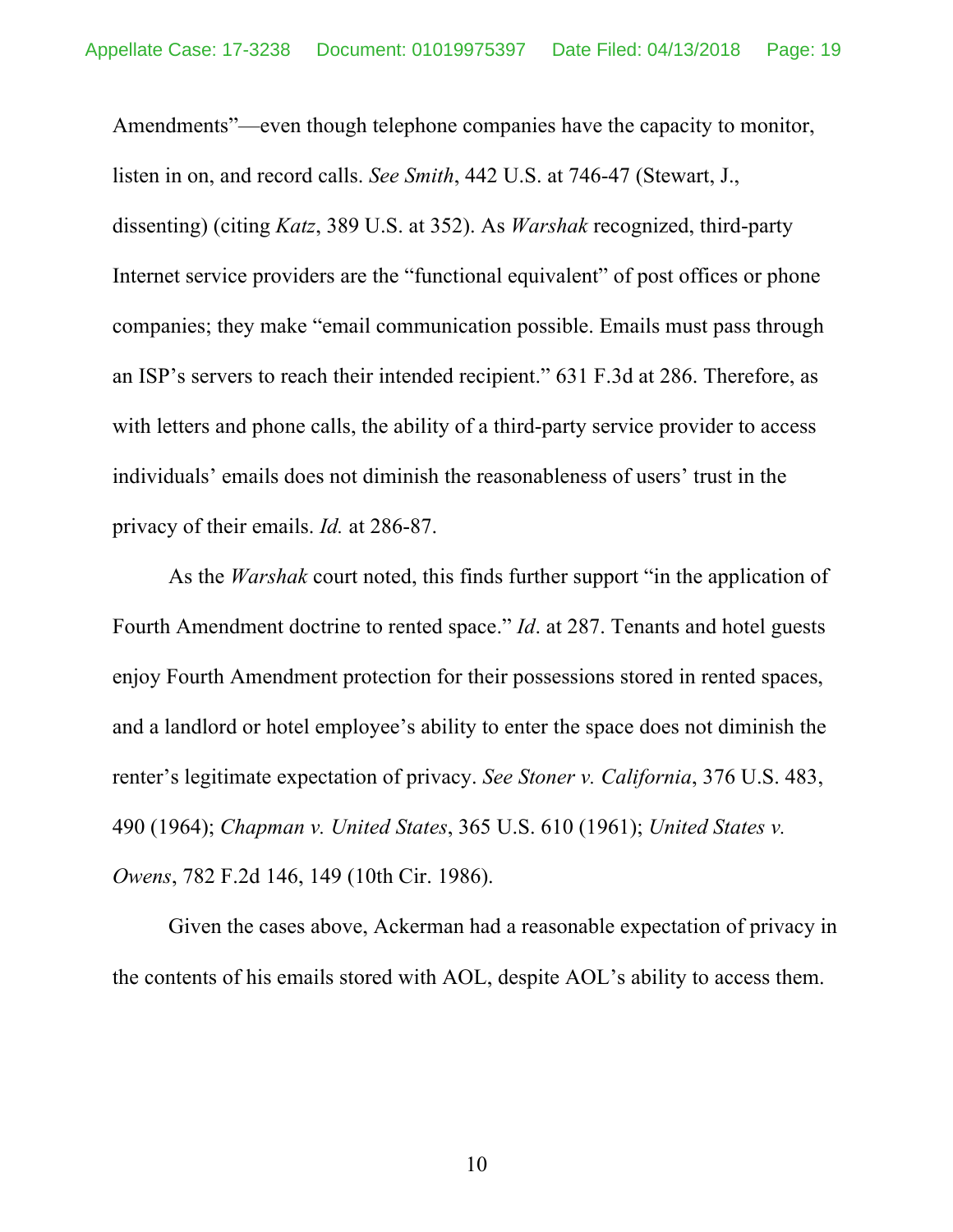# **II. AN EMAIL PROVIDER'S TERMS OF SERVICE SHOULD NOT DEFEAT A USER'S REASONABLE EXPECTATION OF PRIVACY IN EMAIL.**

## **A. The District Court's Holding that AOL's TOS Extinguished Defendant's Reasonable Expectation of Privacy Is Inconsistent with Established Fourth Amendment Protections for Email.**

Even though the government agreed that the defendant in this case initially had an expectation of privacy in his email stored by AOL, it claimed his expectation of privacy was extinguished when AOL terminated his account for violating its terms of service (TOS). *United States v. Ackerman,* No. 13–10176– 01–EFM, 2017 WL 4890433, at \*3 (D. Kan. Oct. 30, 2017). The district court agreed, holding that ISPs can unilaterally vitiate individuals' Fourth Amendment rights merely by terminating a user's account for a violation of a private contractual term. The court attempted to cabin its holding to the single email and four attachments at issue in this case, but its rationale would apply to every email in Ackerman's account. As such, the holding lacks internal logic and undermines basic Fourth Amendment protections for email.

This holding is illogical because either the defendant had a reasonable expectation of privacy in his email, as the government conceded, or AOL's TOS prevented him from ever forming an objectively reasonable expectation of privacy; both cannot be true simultaneously. According to the district court, the mere "*existence* of a TOS agreement diminishes a user's objectively reasonable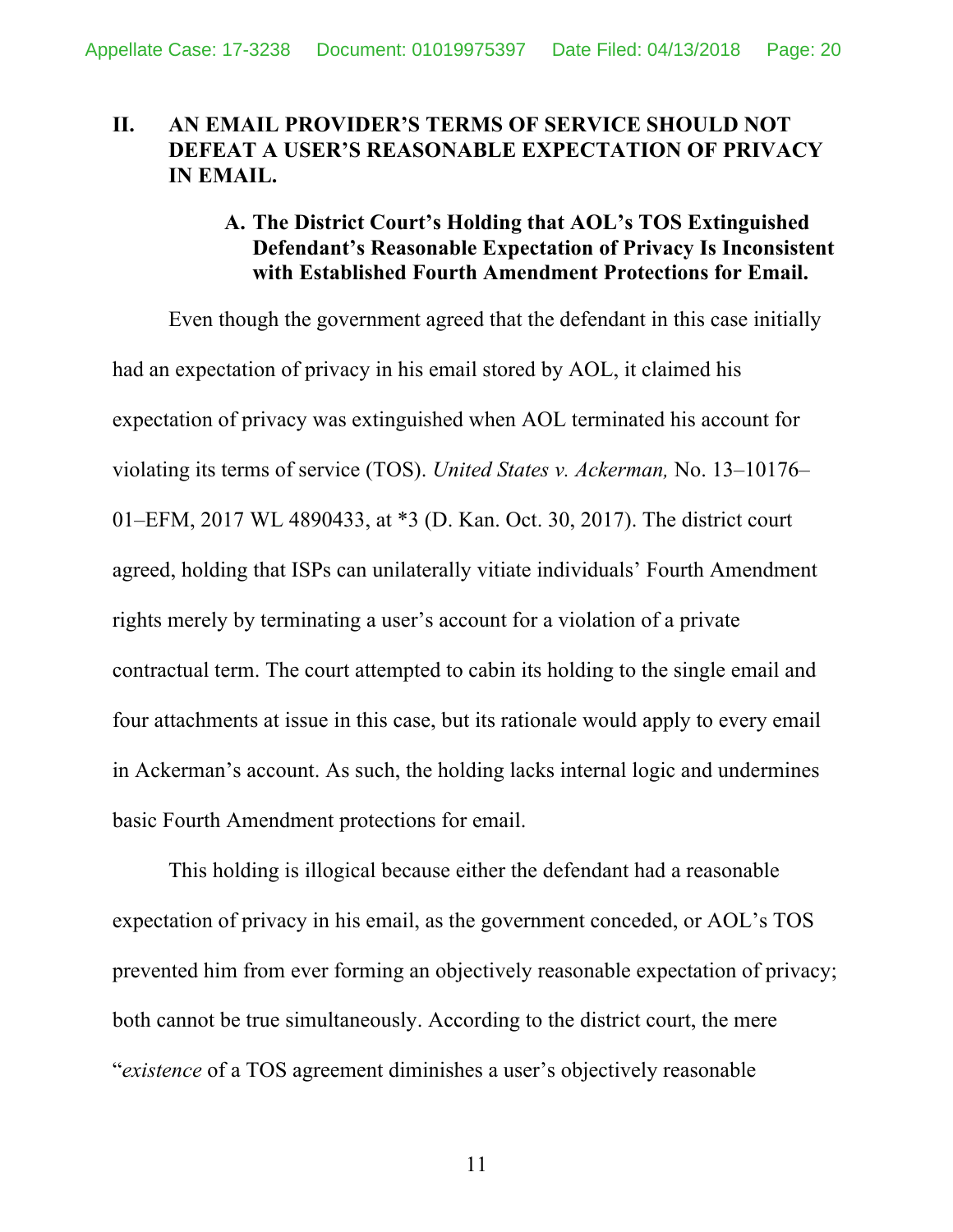expectation of privacy." *Ackerman*, 2017 WL 4890433, at \*4 (emphasis added). The court found AOL's TOS "alerted Defendant that he was not to participate or engage in illegal activity," and thus by its terms "limit[ed] Defendant's objectively reasonable expectation of privacy." *Id.* But if the mere existence of a TOS can limit users' expectations of privacy, the defendant could not have formed a reasonable expectation of privacy in any of his email in the first place. After all, the TOS applied to all of his email from the moment of account creation. *Id.* at \*1.

Although the district court purported to draw the line at account termination, its reasoning does not depend on termination to extinguish an expectation of privacy, nor does the court's opinion explain why termination should have that effect. The court cited two district court cases to buttress its position, but neither of those cases turned on a provider's termination of a user's account to determine the user's expectation of privacy. *Ackerman*, 2017 WL 4890433, at \*4 (citing *United States v. Stratton*, 229 F. Supp. 3d 1230, 1242 (D. Kan. 2017); *United States v. Wilson*, No. 3:15-cr-02838-GPC, 2017 WL 2733879, at \*7 (S.D. Cal. June 26, 2017)). Instead, both cases stated (mistakenly) that providers' terms of service negated a user's expectation of privacy ab initio. *Stratton*, 229 F. Supp. 3d at 1242 (Sony PlayStation Network TOS entirely "prevented defendant from having a reasonable expectation of privacy in information he stored on his PS3 device"); *Wilson*, 2017 WL 2733879, at \*7 (defendant had a reasonable expectation of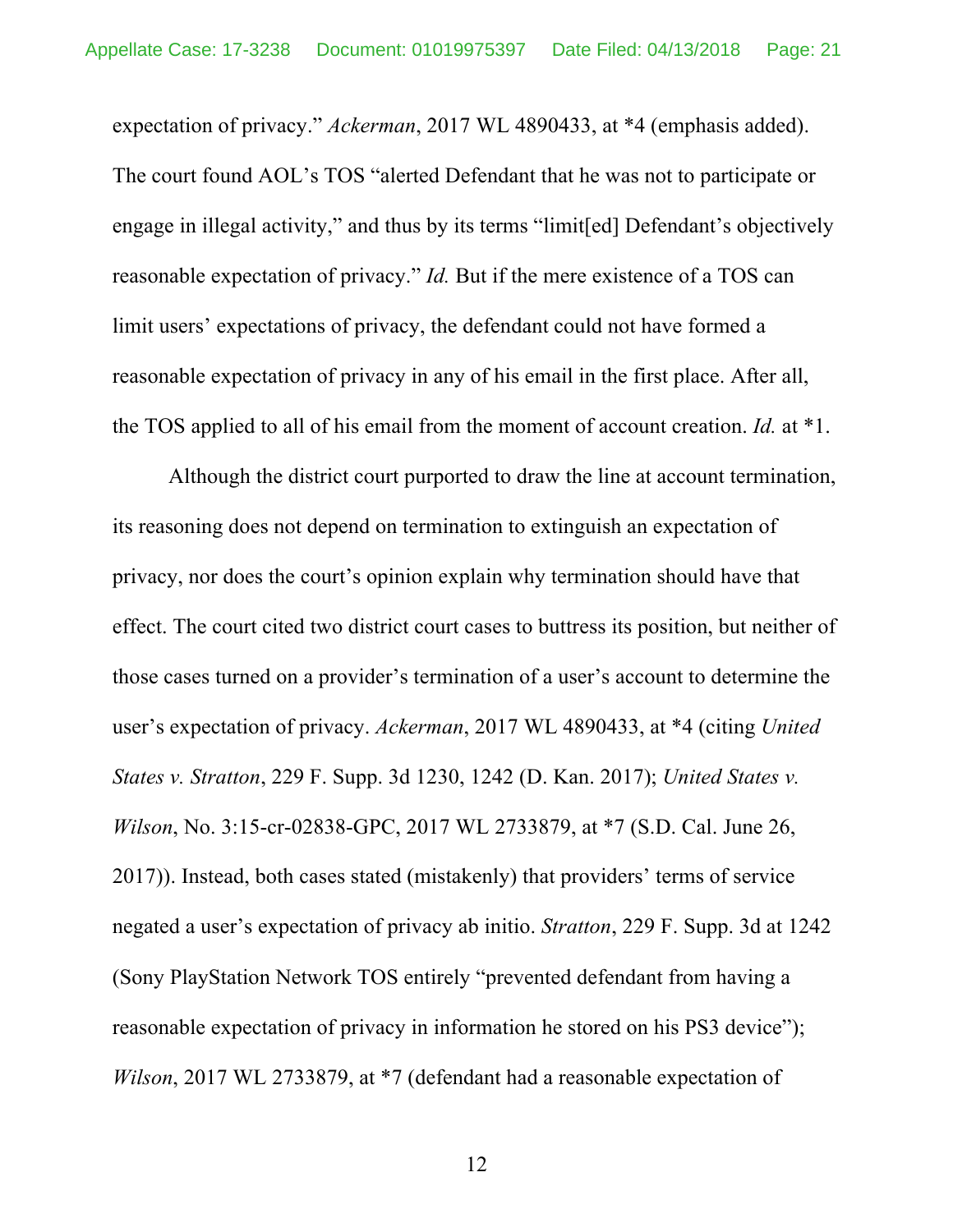privacy in Google email account, but Google TOS rendered expectation of privacy in child pornography attachments unreasonable).

Further, the discussion of terms of service and reasonable expectation of privacy in both *Stratton* and *Wilson* is dicta, because both courts determined that the government had not gone further than the search first conducted by the providers and was therefore immunized by the "private search" doctrine. *Stratton*, 229 F. Supp. 3d at 1240; *Wilson*, 2017 WL 2733879, at \*9-10. By contrast, this Court has already concluded that NCMEC exceeded AOL's search, so the private search doctrine does not immunize the government's actions here. *Ackerman*, 831 F.3d at 1305-06*.*

## **B. Fourth Amendment Protection Should Not Depend on Private Agreements Between Email Service Providers and Their Users.**

The district court's opinion stands for the dangerous proposition that Fourth Amendment protections can be determined entirely by a private email provider's terms of service. This Court should decline to allow such private agreements to trump bedrock Fourth Amendment protections for private communications.

Terms of service provide a poor vehicle for determining an objective expectation of privacy. Fundamentally, they govern the relationship between the user and the provider, not the user and the government. These terms may reflect rights reserved by providers to protect their business from fraud or criminal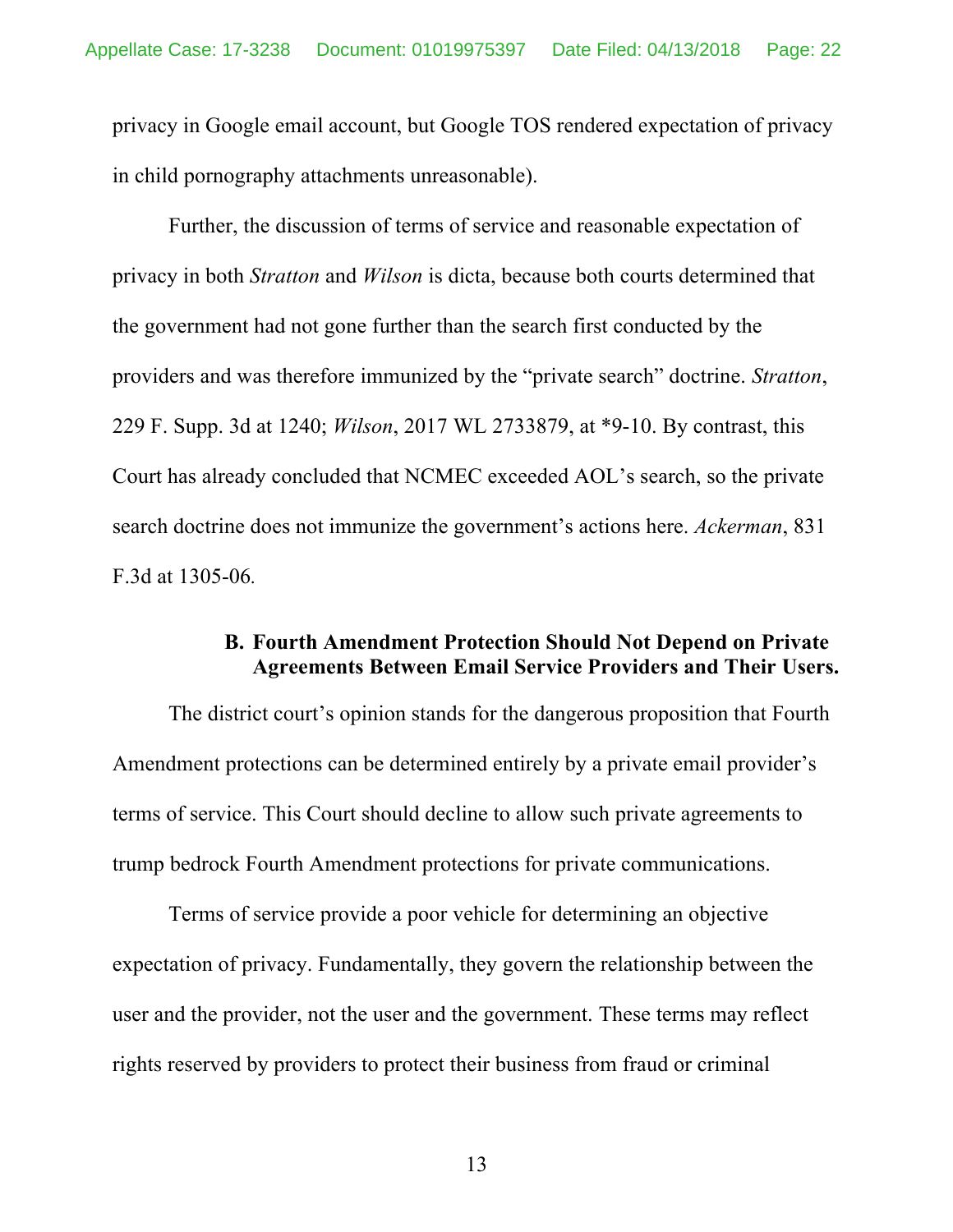behavior, such as the specific provisions highlighted by the district court below as well as the *Stratton* and *Wilson* courts. *Ackerman*, 2017 WL 4890433, at \*1, \*4. But, as the Sixth Circuit pointed out in *Warshak*, a term of service granting the "right of access" or "the mere *ability* . . . to access the contents of a communication cannot be sufficient to extinguish a reasonable expectation of privacy." 631 F.3d at 286-87 (emphasis original). If the reservation of such rights by a private party were enough to defeat an expectation of privacy, the Supreme Court in *Katz* could not have found that individuals have an expectation of privacy in their phone calls. *Id; see also Bubis v. United States*, 382 F.3d 607 (9th Cir. 1967) (telephone company could monitor calls to protect against illegal use of its facilities)*.* A "telephone conversation itself must be electronically transmitted by telephone company equipment, and may be recorded or overheard by the use of other company equipment. Yet, [the Supreme Court] squarely held that the user of even a public telephone is entitled 'to assume that the words he utters into the mouthpiece will not be broadcast to the world.'" *Smith*, 442 U.S. at 746 (Stewart, J., dissenting) (quoting *Katz*, 389 U.S. at 352).

If terms of service dictated expectations of privacy, private actors could unilaterally set the contours of Fourth Amendment protections. The expectation of privacy analysis is intended to describe "well-recognized Fourth Amendment freedoms," *Smith*, 442 U.S. at 740 n.5, not the interests of private businesses as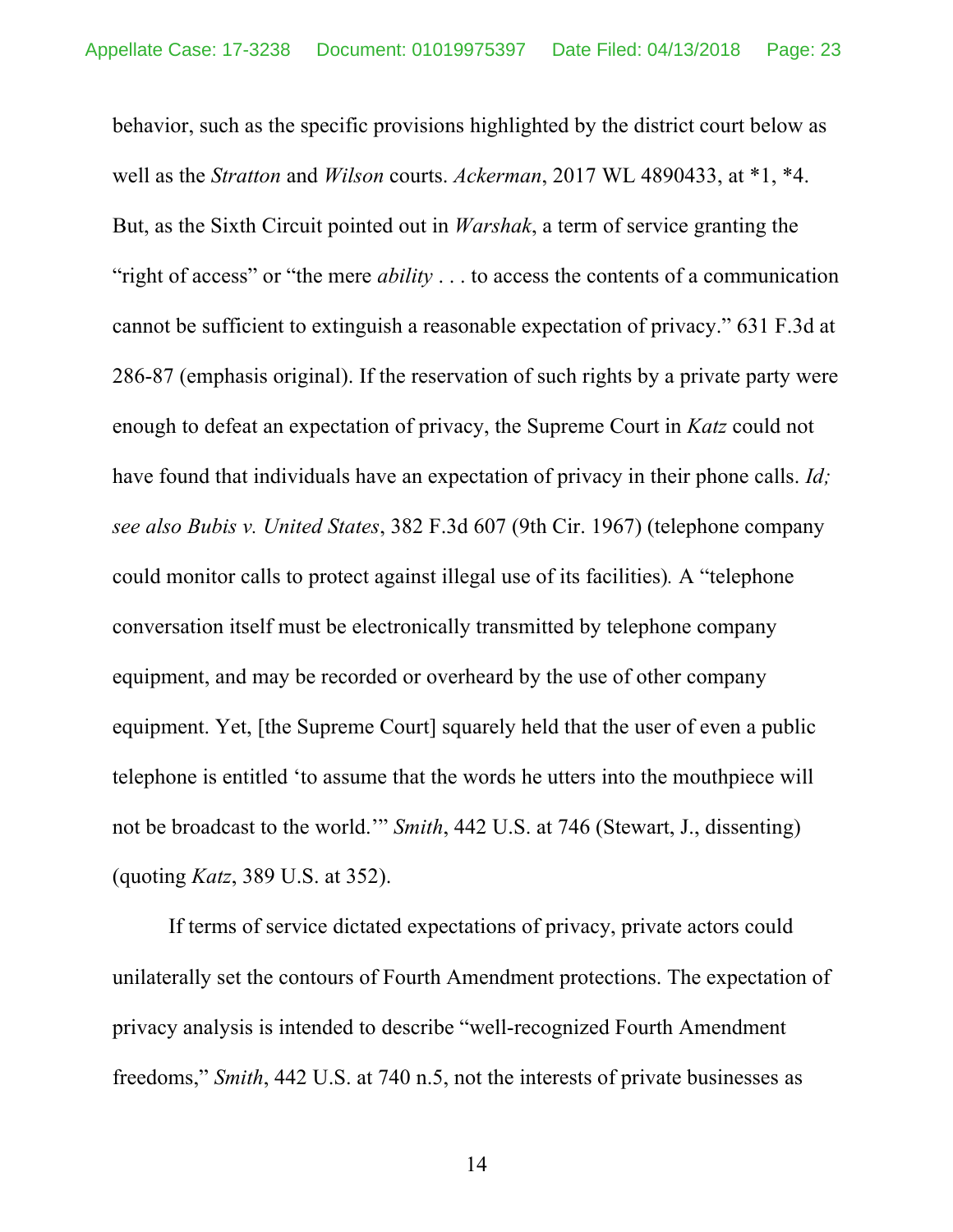advanced by form contracts.

Just as the Supreme Court has cautioned "that arcane distinctions developed in property and tort law . . . ought not to control" the analysis of who has a "legally sufficient interest in a place" for Fourth Amendment purposes, *Rakas v. Illinois*, 439 U.S. 128, 142-43 (1978), courts have declined to find private contracts dispositive of individuals' expectations of privacy. In *Smith*, for example, the Supreme Court noted, "[w]e are not inclined to make a crazy quilt of the Fourth Amendment, especially in circumstances where (as here) the pattern of protection would be dictated by billing practices of a private corporation." *Smith*, 442 U.S. at 747. Similarly, in *United States v. Owens*, this Court did not let a motel's private terms govern the lodger's expectation of privacy, noting, "[a]ll motel guests cannot be expected to be familiar with the detailed internal policies and bookkeeping procedures of the inns where they lodge." 782 F.2d at 150. And in *United States v. Thomas*, the Ninth Circuit held that the "technical violation of a leasing contract" is insufficient to vitiate an unauthorized renter's legitimate expectation of privacy in a rental car. 447 F.3d 1191, 1198 (9th Cir. 2006).

Even contract clauses that void an agreement based on criminality do not detract from the Fourth Amendment protections a user has against the government. In *United States v. Walton*, the defendant was driving a leased car on a suspended license and transporting large amounts of cocaine, despite the terms of the rental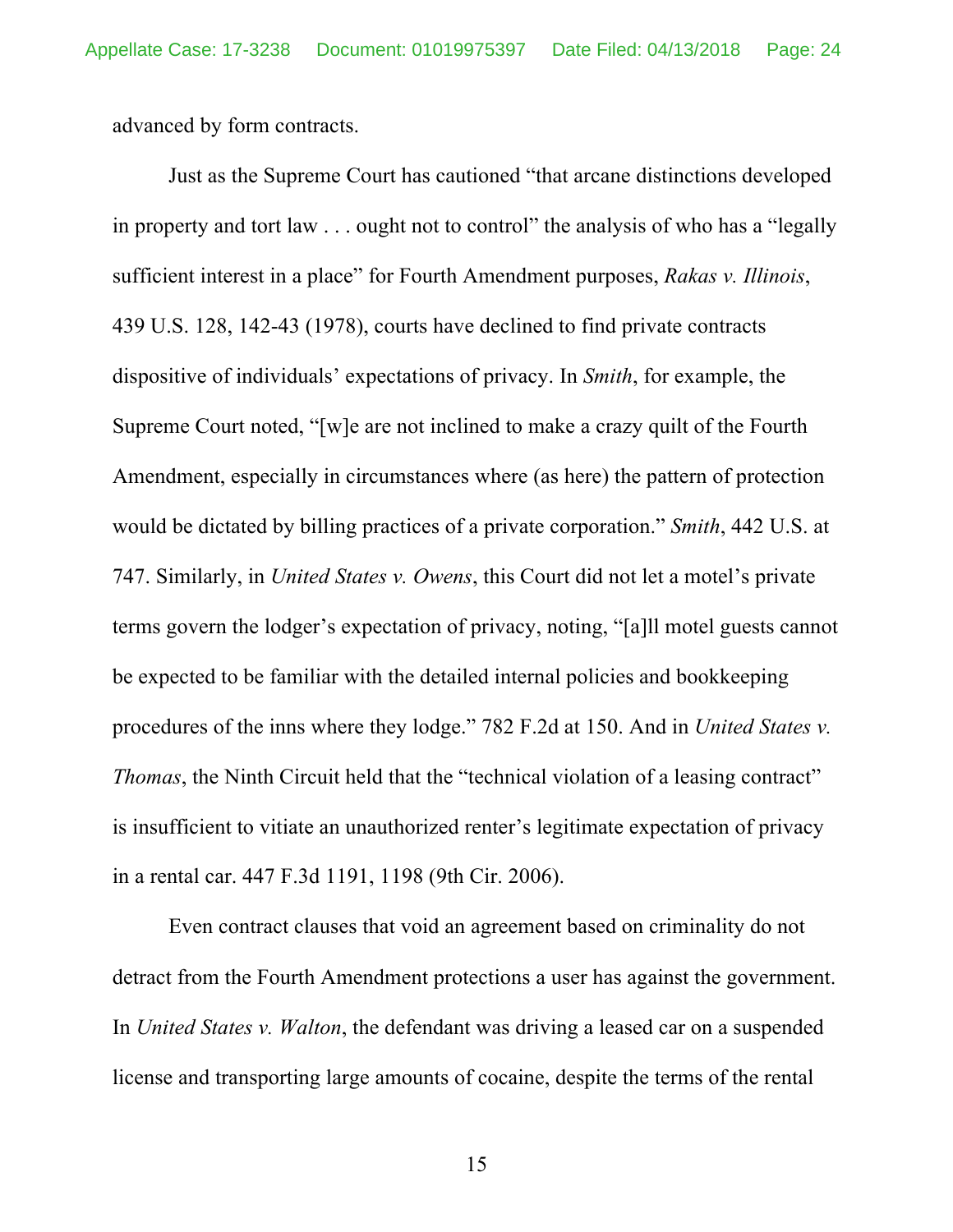agreement specifically voiding the contract if the car was used for illegal or other prohibited purposes. 763 F.3d 655, 656-57 (7th Cir. 2014). The Seventh Circuit held "the government's proposed standing exception—that drivers have no expectation of privacy in a rental car if they breach the rental agreement—would swallow the general rule" that renters have a legitimate expectation of privacy in rental cars over which they exert possession. *Id*. at 665.

# **C. Finding that Contractual Terms Impact a User's Expectation of Privacy Against the Government Would Lead to Absurd Results.**

Finding terms of service and other agreements to be an indication of societal privacy understandings would lead to absurd results and would undermine wellestablished Fourth Amendment protections. In a case with similar facts, where the Southern District of New York held terms of use have no bearing on the defendant's reasonable expectation of privacy, that court noted:

In today's world, meaningful participation in social and professional life requires using electronic devices—and the use of electronic devices almost always requires acquiescence to some manner of consent-to-search terms. If this acquiescence were enough to waive one's expectation of privacy, the result would either be (1) the chilling of social interaction or (2) the evisceration of the Fourth Amendment. Neither result is acceptable.

*United States v. DiTomasso*, 56 F. Supp. 3d 584, 592 (S.D.N.Y. 2014). <sup>8</sup> The lower

 <sup>8</sup> Although *DiTomasso* held the defendant had a reasonable expectation of privacy in his email, the court also determined, without full analysis, that AOL acted as a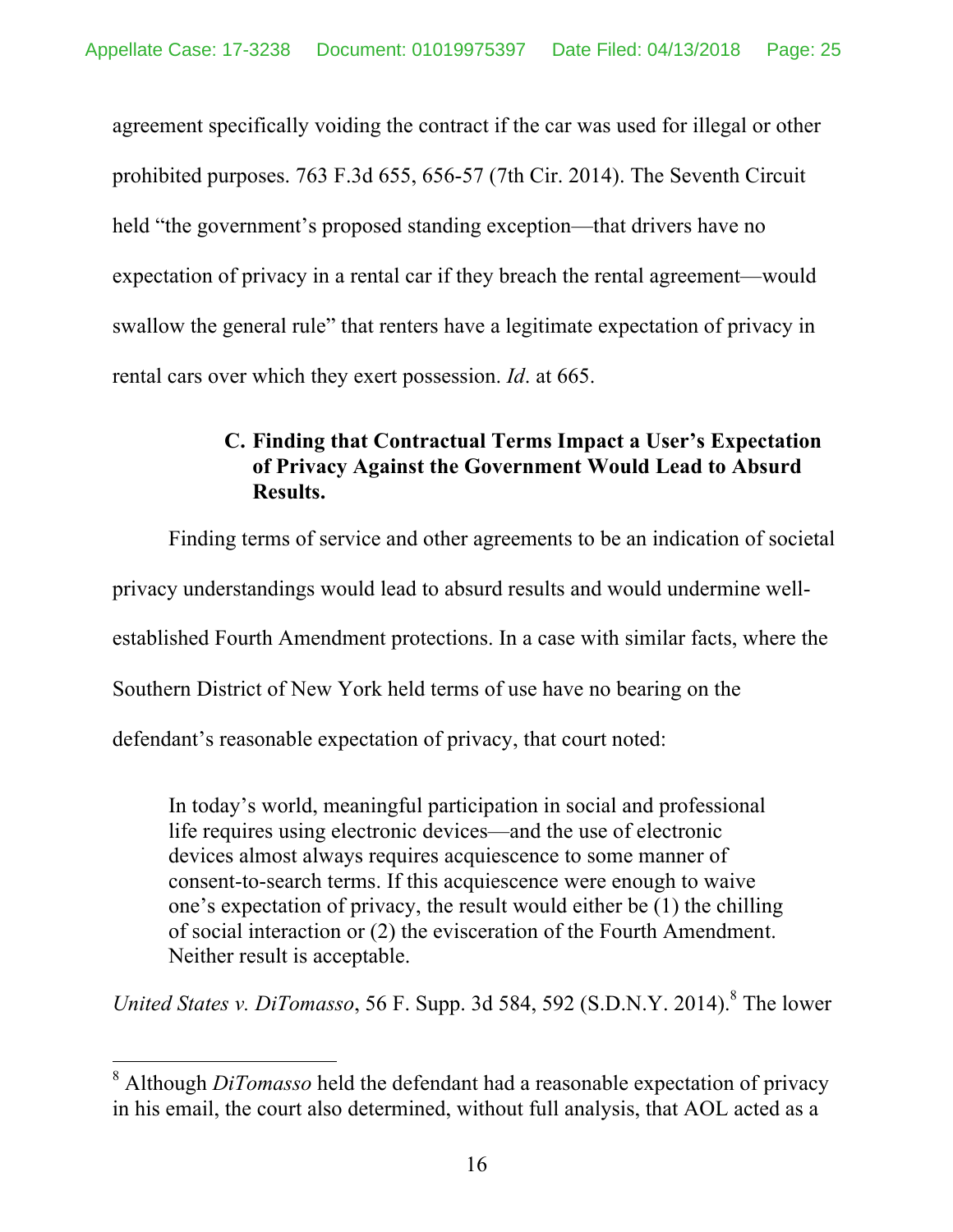court's holding here would effectively mean email users would lose all privacy protections on the whim of whatever terms a provider may put in their user agreement, a result which would in turn chill private electronic communications.

The terms of service of American email providers are often quite broad and uniformly give the provider the power to terminate accounts unilaterally, for reasons far less serious than sending images of child pornography. For instance, Google reserves the right to terminate a user's Gmail account not only for known violations of its policies—which include broad prohibitions against conducting or promoting any illegal activity and intimidating others<sup>9</sup>—but even while it investigates suspected misconduct.<sup>10</sup> Broader still, Yahoo's TOS reserve the right to terminate users' accounts for "breaches or violations of the TOS or other incorporated agreements or guidelines," including such activities as sending content that is "racially, ethnically, or otherwise objectionable[;]" violates the "copyright or other proprietary rights . . . of any party[;]" or constitutes unsolicited

government agent when it scanned and shut down DiTomasso's email account. 56 F. Supp. 3d at 596. According to the court, in effectively agreeing to AOL's terms of service, DiTomasso consented to this "government" search. In contrast, this Court has determined that NCMEC, not AOL, acted as a government agent. *Ackerman*, 831 F.3d at 1295-1304.

<sup>9</sup> Google, *Gmail Program Policies*, https://www.google.com/gmail/about/policy/.

<sup>10</sup> Google, *Google Terms of Service*, https://www.google.com/intl/en/policies/terms/.

<u>.</u>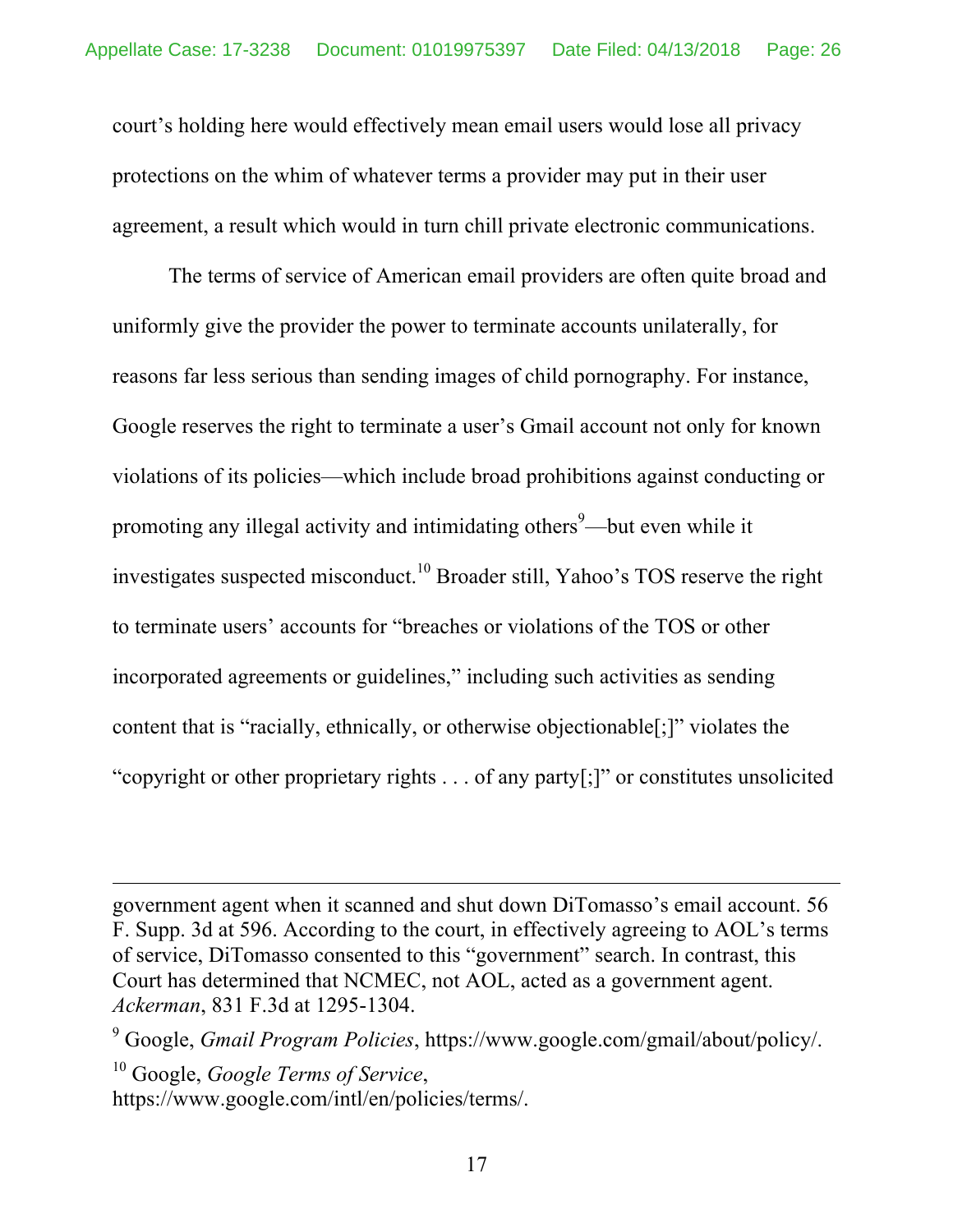advertising.<sup>11</sup> And Microsoft's TOS allows it to terminate access to certain "Communications Services [including email] at any time, without notice, for any reason whatsoever."<sup>12</sup> Microsoft also reserves the right to change its terms of use without any notice to the user.<sup>13</sup>

In other words, actions that could cause a provider to terminate an account for TOS violations include not just criminal activity such as distributing child pornography but also—as defined solely by the provider—sending an email containing a racial epithet, sharing a news article with your team at work without permission from the copyright holder, or marketing your small business to all of your friends without their advance consent. While some might find activities such as these objectionable or annoying, that should not be enough to vitiate a Fourth Amendment right. Not only would that mean that the Fourth Amendment's warrant requirement turned on contract terms, its application would turn on the unilateral actions of service providers.

The government's proposed rule in this case—that an email user's violation of a provider's terms of service extinguishes an expectation of privacy—raises more questions than it answers. Does it apply to the entirety of the account and all

 <sup>11</sup> Oath, *Oath Terms of Service*,

https://policies.oath.com/us/en/oath/terms/otos/index.html.

<sup>&</sup>lt;sup>12</sup> Microsoft, *docs.microsoft.com - Terms of use*, https://docs.microsoft.com/enus/legal/termsofuse.

<sup>13</sup> *Id.*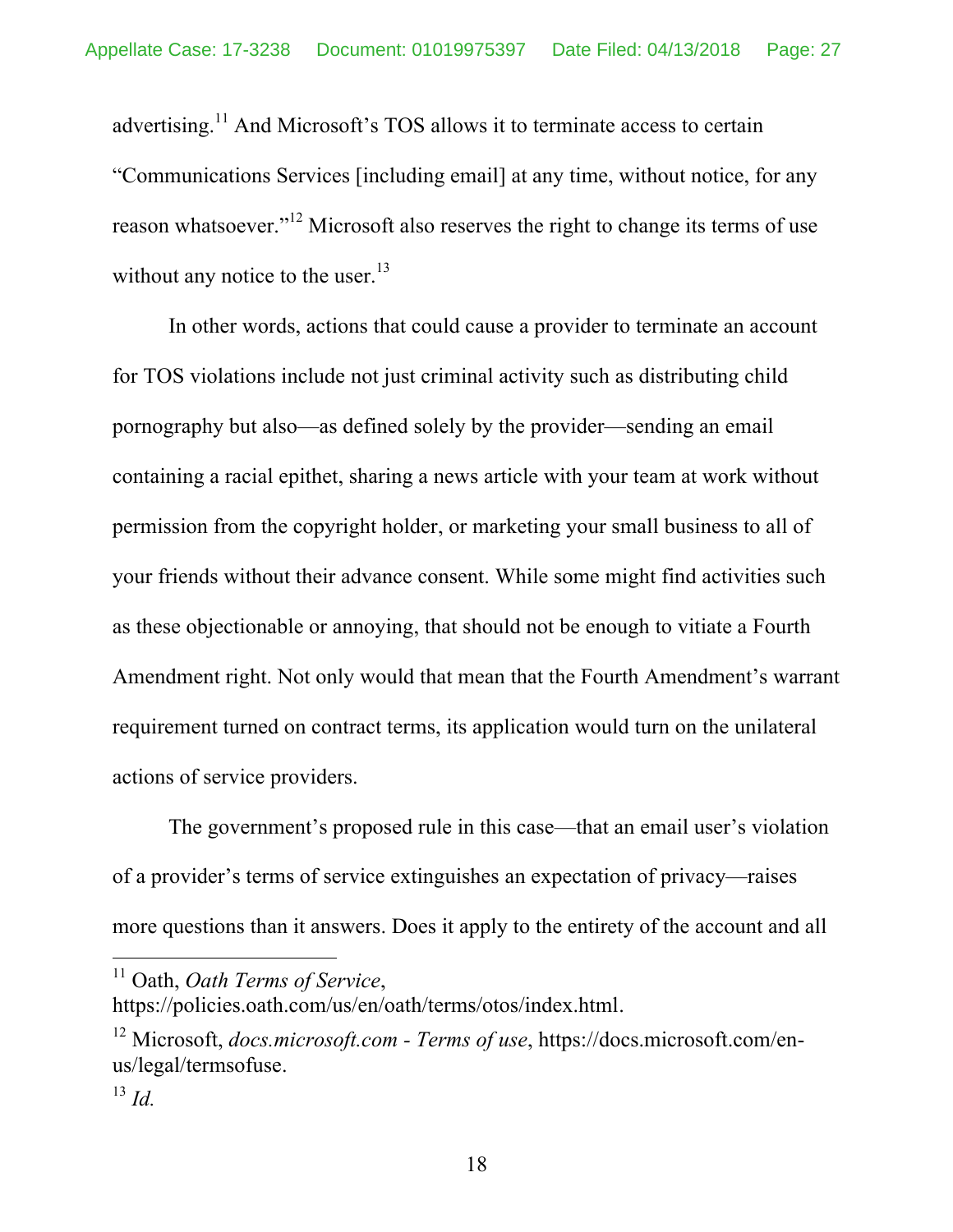its contents, including years' worth of old emails? Does it apply to every terminated account, regardless of the reason for termination? Can the government conduct a baseless fishing expedition into the contents of an account after it is terminated? Does it mean that a subpoena for the *entirety* of every terminated user's account contents would not violate the Fourth Amendment? If this Court rejects the government's argument, it need not answer any of these questions.

#### **III. A REASONABLE EXPECTATION OF PRIVACY DOES NOT END JUST BECAUSE AN ACCOUNT IS TERMINATED.**

Even on its own terms, the district court's account termination rule does not hold up to scrutiny. Courts have recognized that an individual's expectation of privacy survives the termination of a contractual relationship in other analogous contexts. For example, in *Owens*, this Court held that a person maintains a reasonable expectation of privacy in the hotel room they continue to occupy, even after checkout time. 782 F.2d at 150. Similarly, both the Ninth and Eleventh Circuits have found that a lessee maintains a reasonable expectation of privacy in a rental car even after the rental agreement has expired. *See United States v. Henderson*, 241 F.3d 638, 647 (9th Cir. 2000); *United States v. Cooper*, 133 F.3d 1394, 1402 (11th Cir. 1998).

Nor can Ackerman's loss of access to and control of his AOL account on its own eliminate his expectation of privacy in his email as against the government.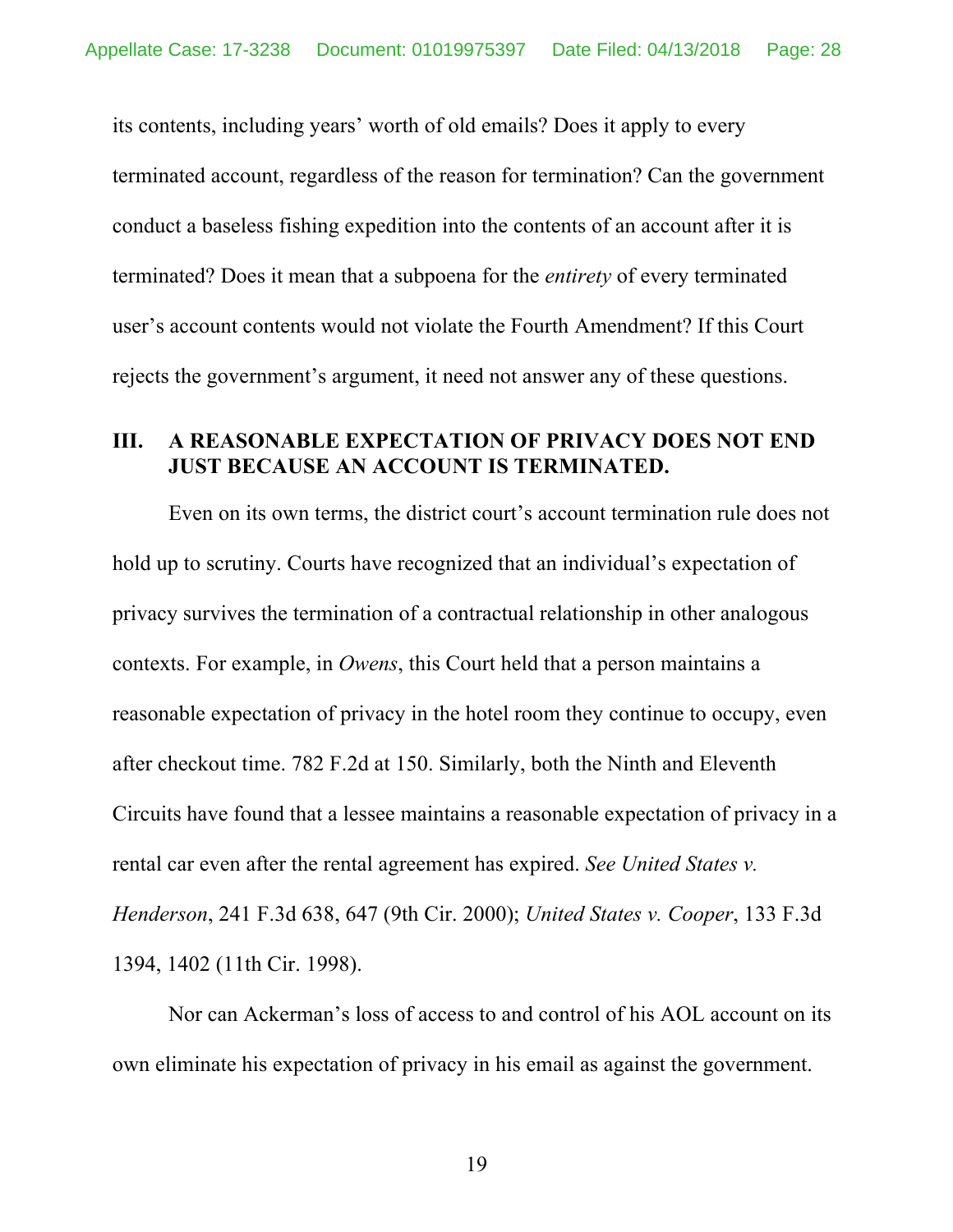Likening email to a closed container, the Ninth Circuit has held that the fact that a third party controls access to one's email is insufficient to vitiate a legitimate expectation of privacy in the email. *In re Grand Jury Subpoena, JK-15-029*, 828 F.3d 1083, 1091 (9th Cir. 2016). This makes sense—if a sealed letter sent through the mail falls into the wrong hands (thus terminating the ability of the letter writer to access it), that does not, absent something more, nullify the letter writer's expectation of privacy in the letter's contents.

This could happen, however, if the unintended recipient decided to open the letter and report its contents to the government. Indeed, that is the premise of the "private search" doctrine as previously applied by this Court. *See Ackerman*, 831 F.3d at 1305-07 (citing *United States v. Jacobsen,* 466 U.S*.* 109 (1984); *Walter v. United States*, 447 U.S. 649 (1980)). The private search doctrine holds that the Fourth Amendment "is wholly inapplicable to a search or seizure, even an unreasonable one, effected by a private individual not acting as an agent of the Government or with the participation or knowledge of any governmental official." *Jacobsen*, 466 U.S. at 113-14 (internal quotation omitted). The government may make use of the fruits of a private search, but it "may not exceed the scope of the private search unless it has the right to make an independent search." *Id.* at 116 (quoting *Walter*, 447 U.S. at 657 (Stevens, J.)). Hence, as this Court explained, in *Jacobsen* the government's test of white powder from a package provided by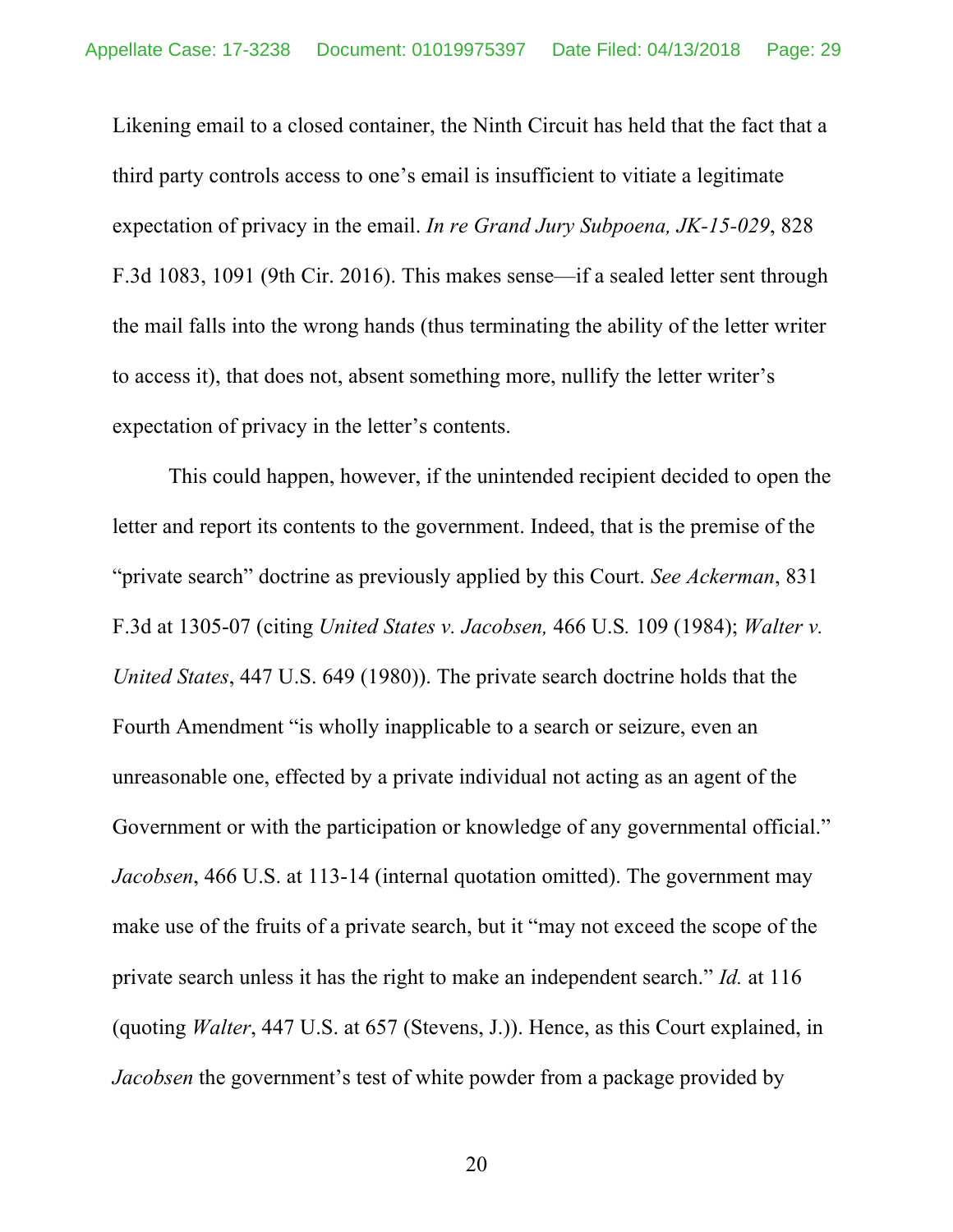FedEx was not a search because it "merely disclose[d]' whether the powder was contraband 'and no other arguably "private" fact.'" *Ackerman*, 831 F.3d at 1305-07 (quoting *Jacobsen*, 466 U.S*.* at 123). By contrast, in *Walter*, the FBI's "projection and viewing of films" labeled as obscene "*did* implicate the Constitution because the prior private search was much narrower, involving only the visual inspection of the labels on the outside of the film boxes." *Ackerman*, 831 F.3d at 1306 (citing *Walter*, 447 U.S. at 656-60)).

The line drawn in these private search cases would be irrelevant if mere loss of control of a package or letter were enough to defeat an expectation of privacy. In *Walter*, for example, if the defendant's expectation of privacy in the film reels he sent through private mail were abrogated once they were delivered to an unintended recipient (and thus once they were out of his control), the Court would not have needed to go the next step to determine whether law enforcement's viewing of those films expanded the search beyond the recipient's opening of the sealed boxes. Similarly, in *United States v. Lichtenberger*, 786 F.3d 478 (6th Cir. 2015), the Sixth Circuit would not have needed to determine whether the government's search of Lichtenberger's computer exceeded the scope of a private party's earlier search if Lichtenberger lost a reasonable expectation of privacy in his computer's contents when a private party seized control of it and changed the password so he could not access it. *Lichtenberger*, 786 F.3d at 483-84. This Court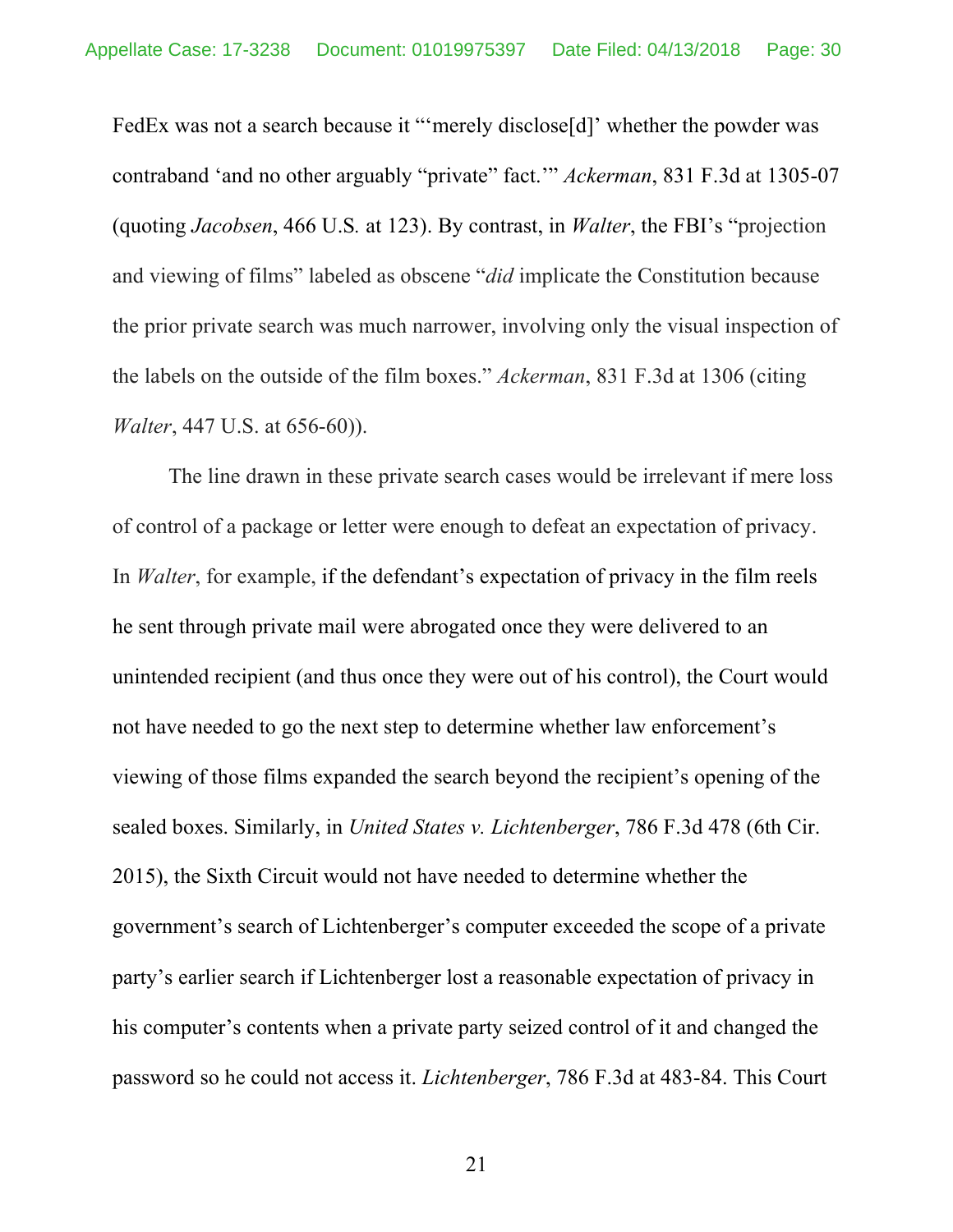has already applied the private search doctrine to the facts here and found that NCMEC, as an agent of the government, exceeded the scope of AOL's prior inspection of the defendant's email. *Ackerman*, 831 F.3d at 1306-07. Had AOL's termination of the defendant's account defeated his expectation of privacy, the Court need not have engaged in this analysis at all.

# **IV. UPHOLDING THE DISTRICT COURT WOULD REINSTATE THE THIRD-PARTY DOCTRINE FOR EMAIL AND CREATE A SPLIT OF AUTHORITY WITH THE SIXTH CIRCUIT.**

Courts, the public, and major Internet companies unanimously recognize that people expect their email communications to remain private, and the government regularly obtains a warrant before trying to access a person's email. Finding a service provider could, through private contract terms, unilaterally abrogate this expectation of privacy would be a radical departure from the privacy people have long expected with respect to their personal communications. It would also create a split of authority with the Sixth Circuit.

Previously, this Court questioned whether *Smith v. Maryland* and its predecessor *United States v. Miller*, 425 U.S. 435 (1976), might apply here. It remanded for consideration of the application of the third-party doctrine to the defendant's email, specifically his "subjective expectations of privacy or the objective reasonableness of those expectations in light of the parties' dealings (*e.g.*, the extent to which AOL regularly accessed emails and the extent to which users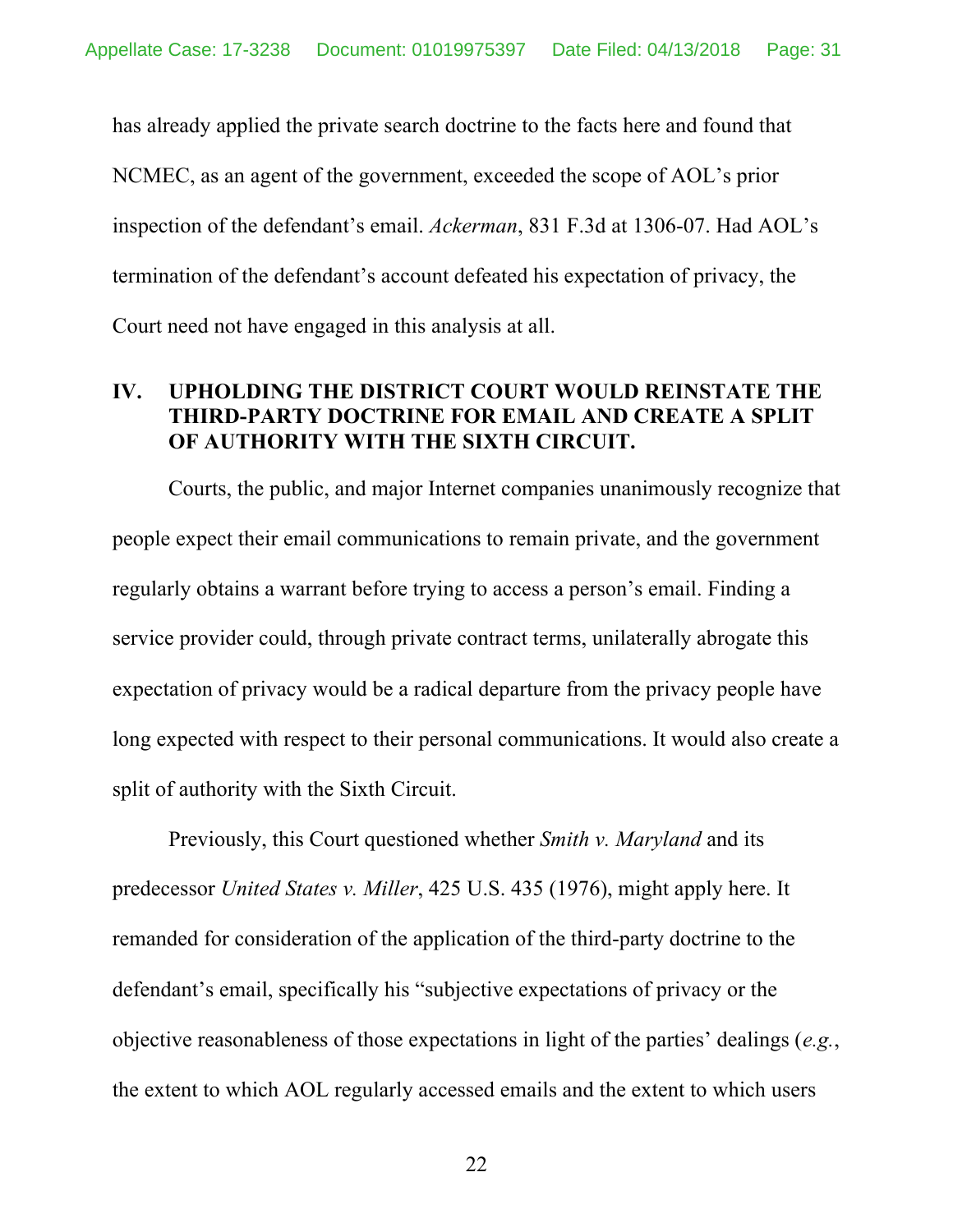were aware of or acquiesced in such access)." *Ackerman*, 831 F.3d at 1305. But on remand, the government sought to frame the issue "narrowly," and in fact specifically disclaimed any reliance on the third-party doctrine. *Ackerman*, 2017 WL 4890433, at  $*3$ . Nevertheless, the district court answered that question by determining the defendant was aware of and agreed to AOL's TOS, which eliminated his expectation of privacy.

This is in direct conflict with *Warshak*, where the Sixth Circuit rejected the application of the third-party doctrine to email because, as with phone calls and physical letters, it is reasonable to expect privacy in the contents of communications, despite the possibility of third-party access. 631 F.3d at 287.

Although the Sixth Circuit said it was "unwilling to hold that a subscriber agreement will *never* be broad enough to snuff out a reasonable expectation of privacy," it expressed "doubt that will be the case in most situations." *Id.* at 286, 287. AOL's TOS here is not categorically different than the subscriber agreement in *Warshak*, which "contractually reserved the right to access Warshak's emails for certain purposes." *Id.* at 286. In particular, AOL's routine scanning of its subscribers' emails for "malware, viruses, and illegal images such as child pornography," *Ackerman*, 2017 WL 4890433, at \*2, does not serve to place it beyond the reasonable expectation of privacy found by the Sixth Circuit. In its first consideration of *Warshak*, that court specifically addressed the government's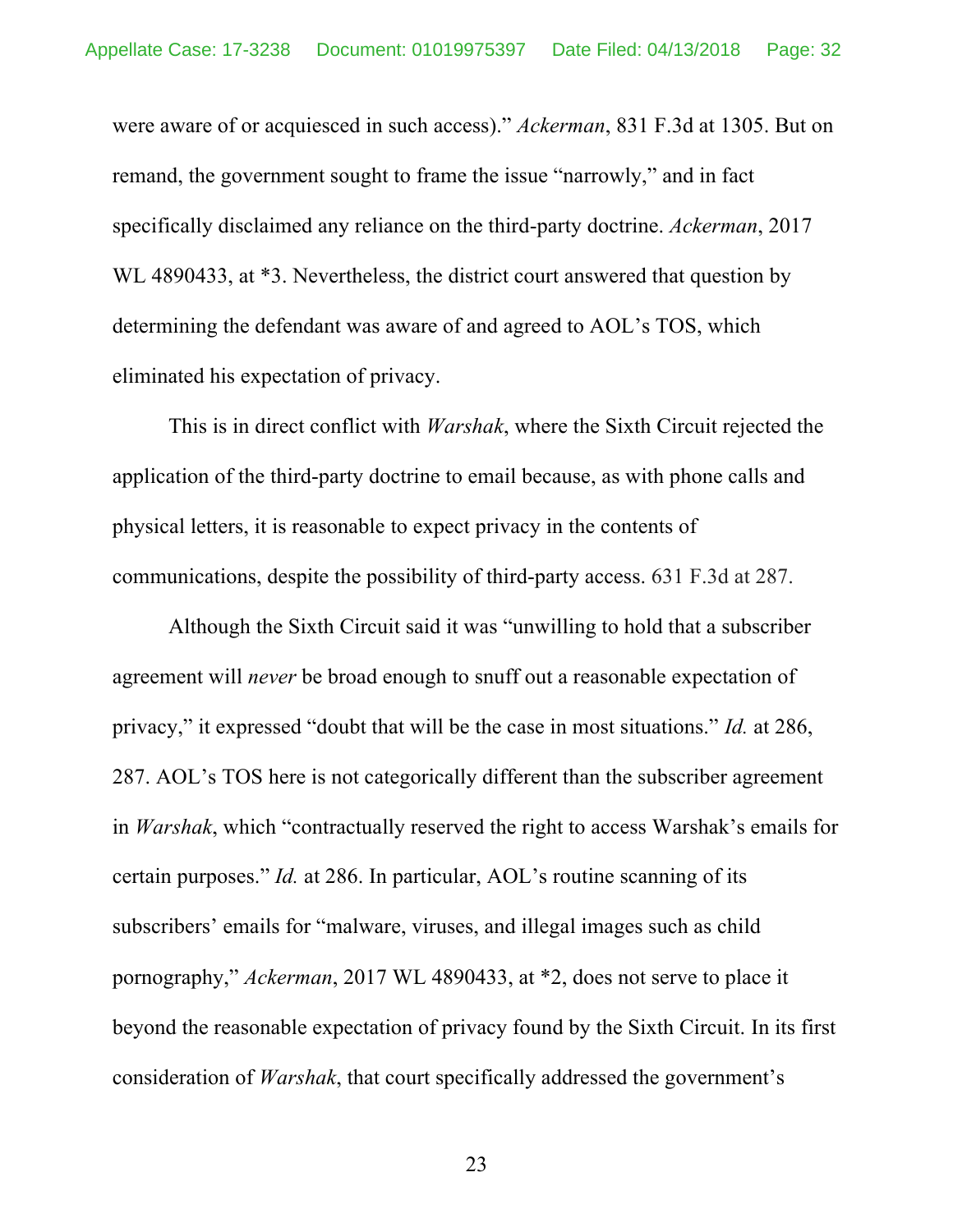argument that email providers have tools to scan and sort email that would allow for the filtering of spam messages and the detection of child pornography. *Warshak v. United States*, 490 F.3d 455, 473-74 (6th Cir. 2007). The court held:

[T]he fact that a computer scans millions of e-mails for signs of pornography or a virus does not invade an individual's content-based privacy interest in the e-mails and has little bearing on his expectation of privacy in the content.

*Id.* at 474.

Given this finding and the Sixth Circuit's ultimate holding the second time it addressed the issue in *Warshak*, 631 F.3d 266, upholding the district court here would create an unworkable split of authority. It would mean the Fourth Amendment requires a warrant for access to the electronic communications of people living in Kentucky, Michigan, Ohio, and Tennessee, but the government could skirt that requirement when it wanted to access the email correspondence of people living in Colorado, Kansas, New Mexico, Oklahoma, Utah, and Wyoming. Not only would this patchwork of legal protections be unfair to email users and contrary to well-established understandings of email privacy, it would be a challenge to implement for both law enforcement and for email service providers who operate across the entire United States. *See Riley*, 134 S. Ct. at 2491 (Fourth Amendment favors "clear guidance to law enforcement through categorical rules").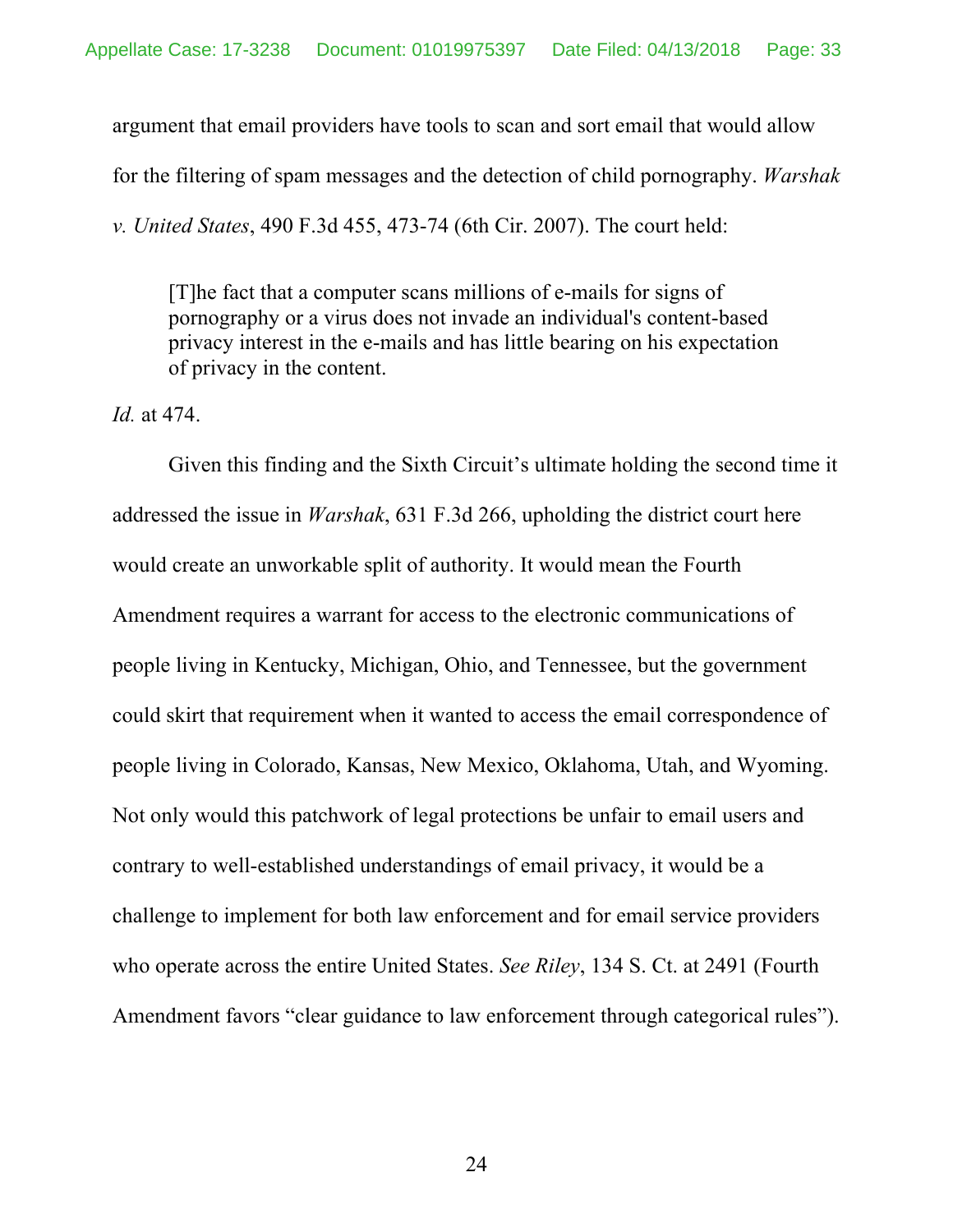# **CONCLUSION**

For the reasons above, the Court should reverse the district court and hold that Mr. Ackerman had a reasonable expectation of privacy in his email account, full stop, and the government violated that expectation when it accessed his email and its attached images without a warrant.

Dated: April 13, 2018 By: /s/ Jennifer Lynch Jennifer Lynch Andrew Crocker ELECTRONIC FRONTIER FOUNDATION 815 Eddy Street San Francisco, CA 94109 (415) 436-9333 jlynch@eff.org

> *Counsel for Amici Curiae Electronic Frontier Foundation, Brennan Center for Justice, and Center for Democracy and Technology*

Barbara E. Bergman Co-chair, NACDL Amicus Committee James E. Rogers College of Law The University of Arizona 1201 E. Speedway Drive Tucson, AZ 85721 (505) 301-7547 bbergman@email.arizona.edu

*Counsel for Amici Curiae National Association of Criminal Defense Lawyers*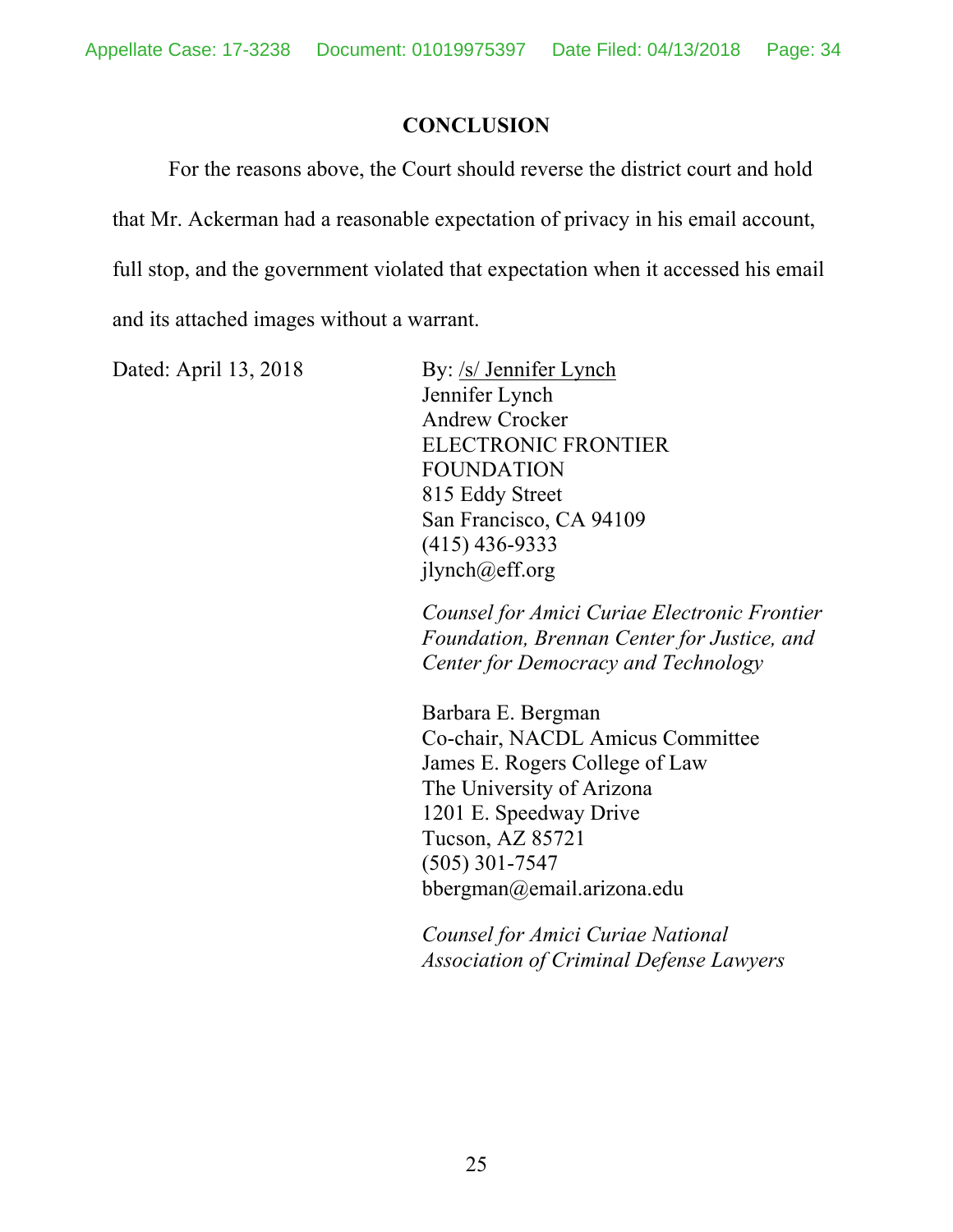### **CERTIFICATE OF COMPLIANCE WITH RULE 32(A)**

1. This brief complies with the type-volume limitation of Fed. R. App. P.  $32(a)(7)(B)$  because:

 $[X]$  this brief contains 5,813 words, excluding the parts of the brief exempted by Fed. R. App. P.  $32(a)(7)(B)(iii)$ , or

[] this brief uses a monospaced typeface and contains [less than 650] lines of text, excluding the parts of the brief exempted by Fed. R. App. P.  $32(a)(7)(B)(iii)$ 

2. This brief complies with the typeface requirements of Fed. R. App. P.  $32(a)(5)$ , and the type style requirements of Fed. R. App. P.  $32(a)(6)$  because:

 $[X]$  this brief has been prepared in a proportionally spaced typeface using [Microsoft Word 2010] in [14 point Times New Roman font], or

[] this brief has been prepared in a monospaced typeface using [name and version of word processing program] with [number of characters per inch and name of type style].

Dated: April 13, 2018 By: /s/ Jennifer Lynch Jennifer Lynch

*Counsel for Amici Curiae*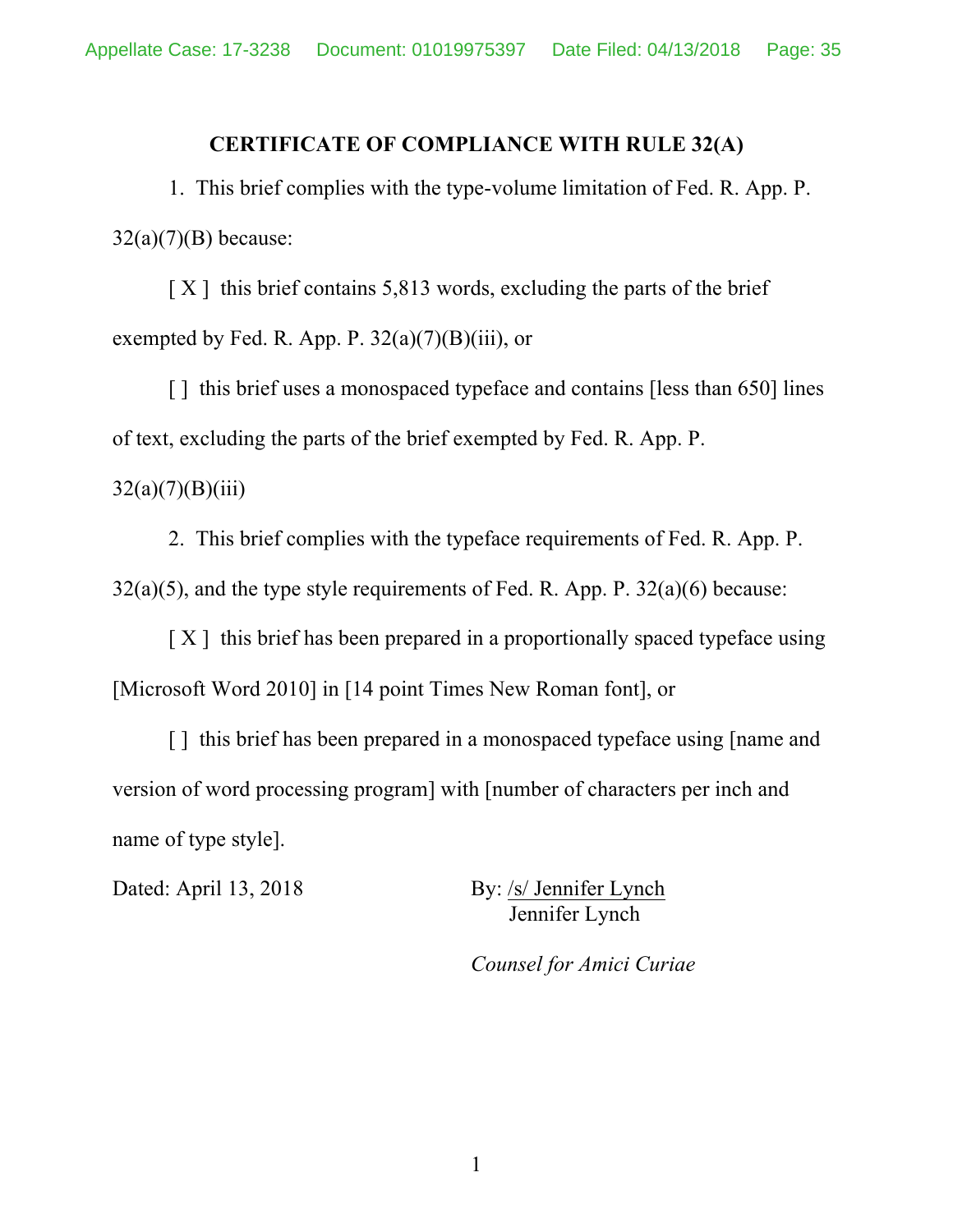# **CERTIFICATE OF DIGITAL SUBMISSION**

I hereby certify that with respect to the foregoing:

- (1) all required privacy redactions have been made per  $10^{th}$  Cir. R. 25.5;
- (2) if required to file additional hard copies, that the ECF submission is an exact copy of those documents;
- (3) the digital submissions have been scanned for viruses with the most recent version of a commercial virus-scanning program, Avast Mac Security Version 13.5, updated March 19, 2018, and according to the program are free of viruses.

Dated: April 13, 2018 By: /s/ Jennifer Lynch Jennifer Lynch

*Counsel for Amici Curiae*